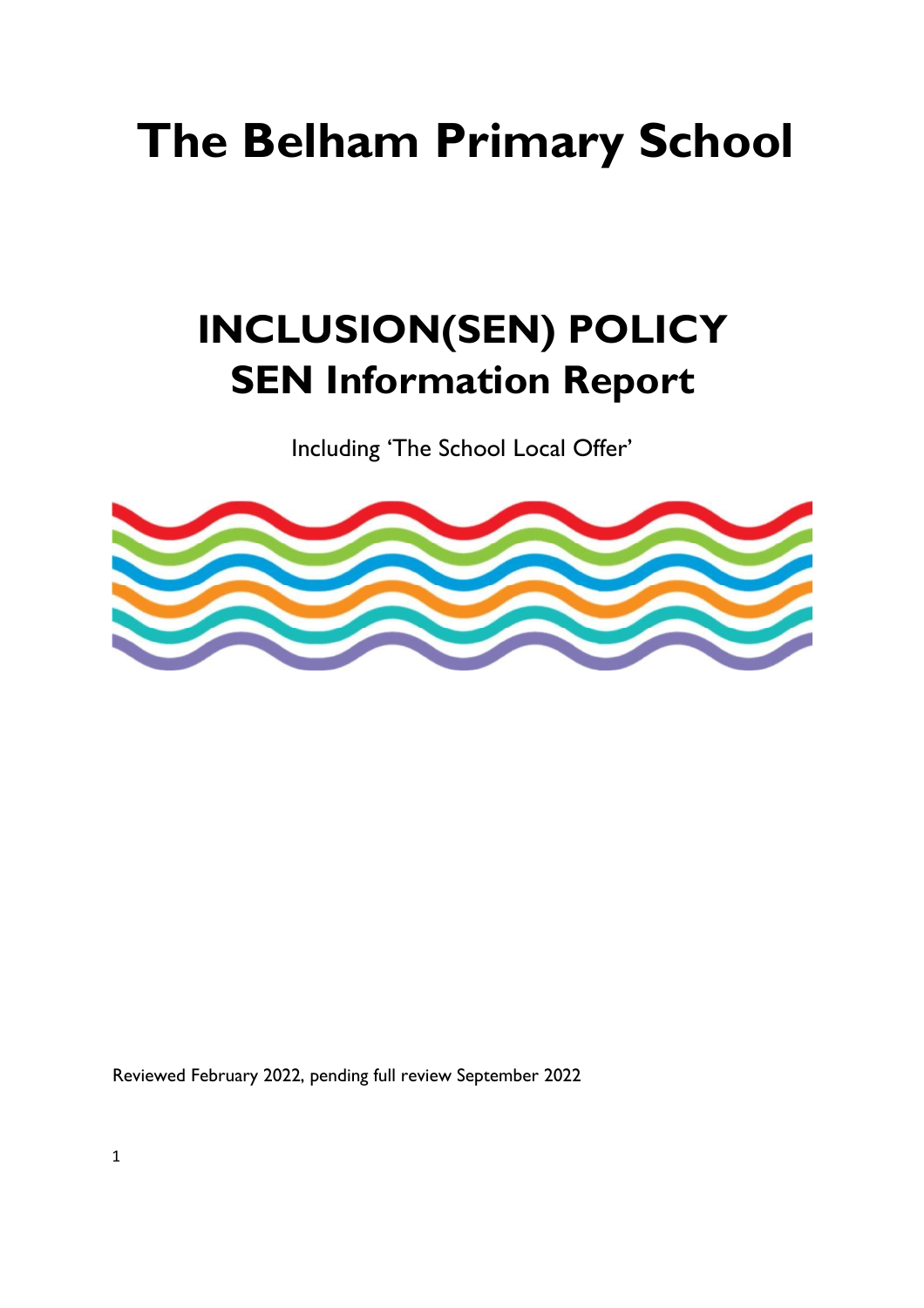# **Contents**

| <b>Inclusion/SEN Policy</b>                                                |  |
|----------------------------------------------------------------------------|--|
| The Local Offer                                                            |  |
| Specific Learning Difficulty (SpLD) Dyslexia - Assessment and Intervention |  |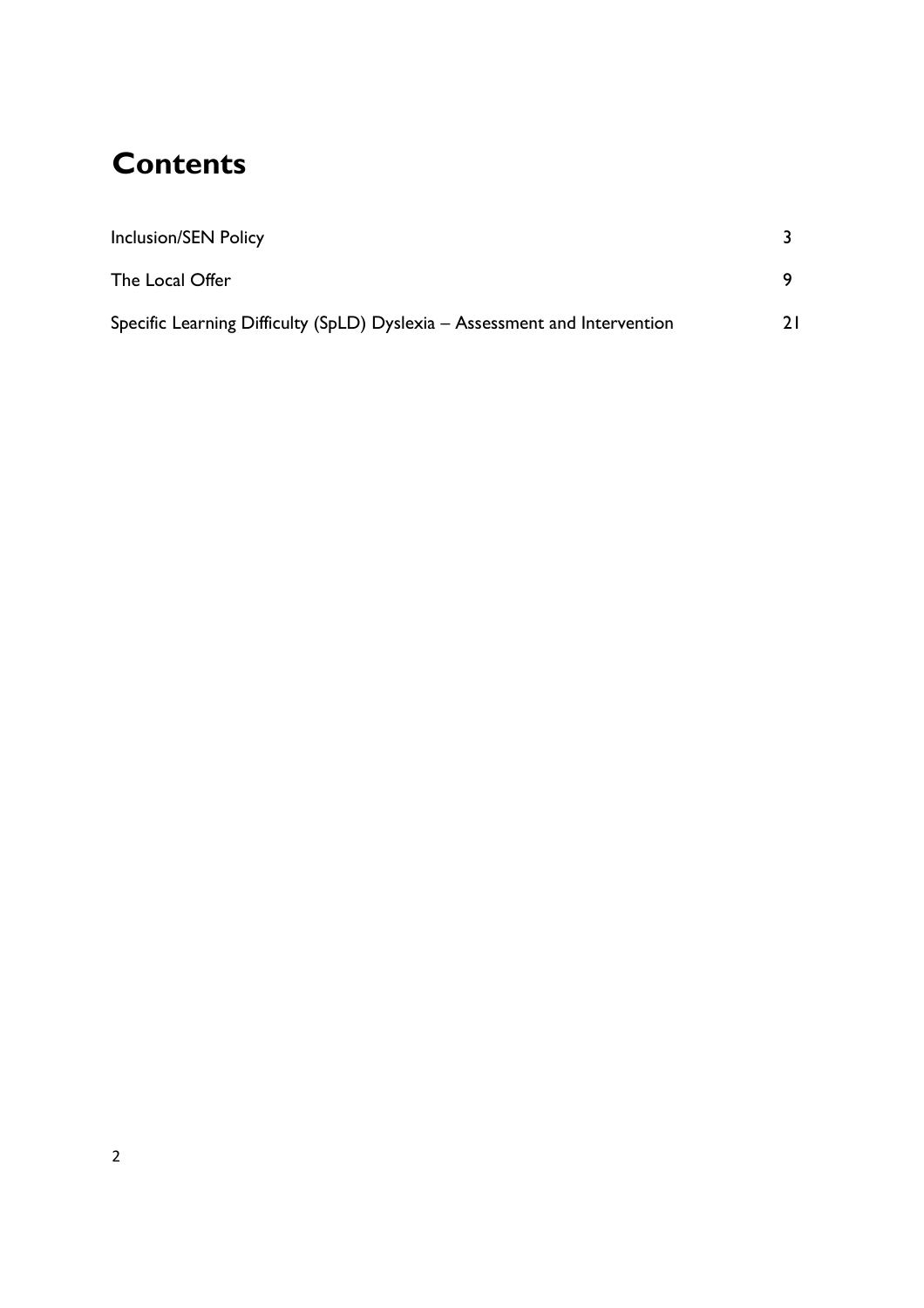# Inclusion/SEN Policy

# **Compliance with legislation**

This policy is a statement of the arrangements for Inclusion at the The Belham Primary School. It has been written in response to the Special Educational Needs Code of Practice (effective from 2014), the Special Educational Needs and Disability Act, and the National Curriculum 2014.

The SEND Code of Practice: 0 to 25 Years is the statutory guidance that organisations in England, including the The Belham Primary School, have a duty to follow. It relates to Part 3 of the Children and Families Act (2014) and its associated regulations. Education, Health and Care Plans for 0-25-yearolds (EHCP) have replaced Special Educational Needs Statements and learning difficulty assessments, and will set out in one place all the support families will receive, giving parents and young people the offer of a personal budget.

More specific information is contained in the Inclusion Guidelines and the Local Offer.

#### **Aims and objectives**

As a school we are committed to giving all our pupils every opportunity to achieve the highest of standards. We are an inclusive school. This means that equality of opportunity must be a reality for all our pupils. We make this a reality through the attention we pay to the different groups of children within our school:

- Minority ethnic and faith groups
- Children in receipt of Pupil Premium
- Children with SEN
- Girls/boys
- Looked After children
- Children with medical needs
- Children who need support to learn English as an additional language
- Children who have physical disabilities
- Gifted and talented children
- Children who are at risk of disaffection or exclusion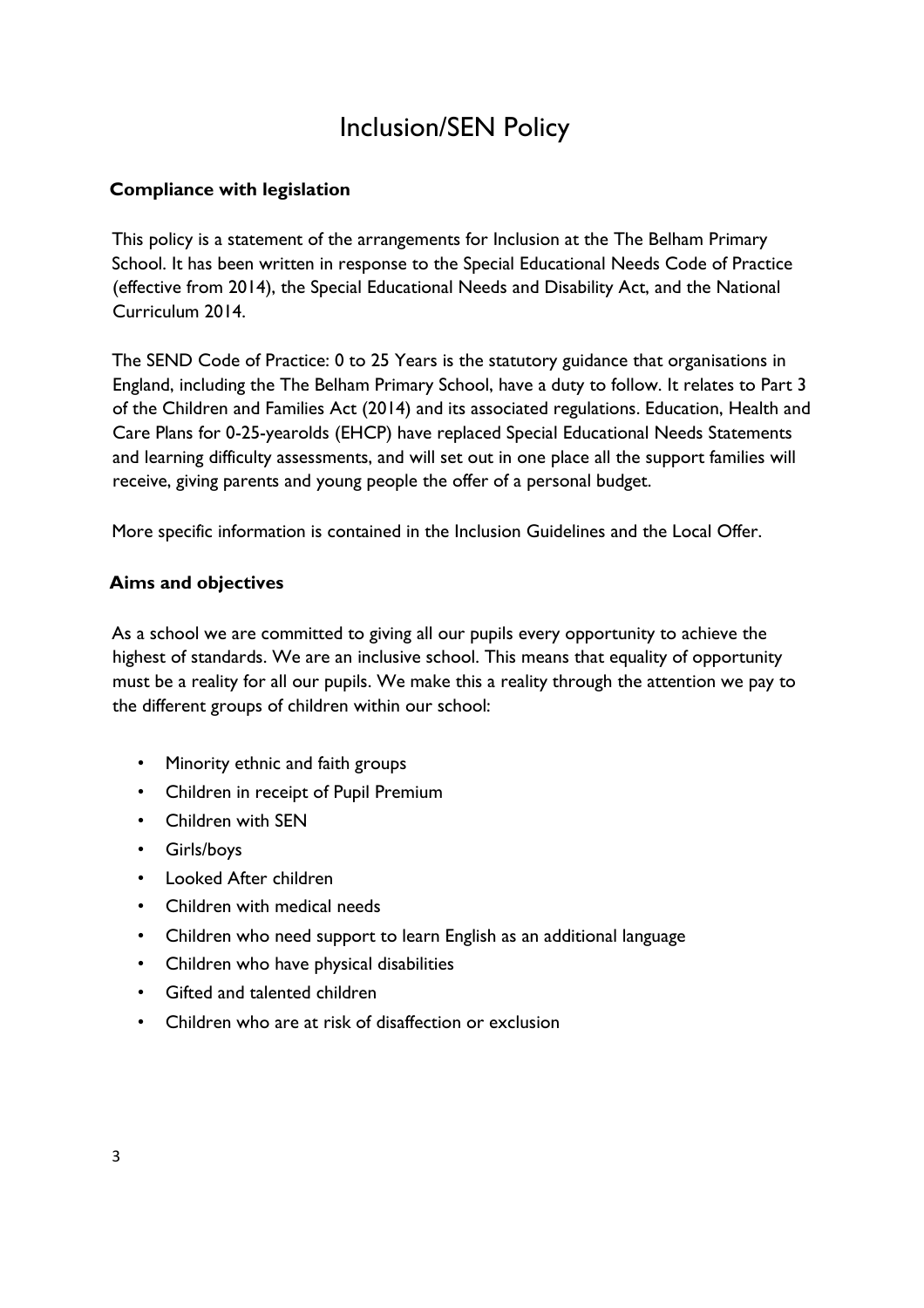#### We aim:

- to include all pupils in all aspects of school life and to give pupils a voice in their own education;
- to work together with parents and carers and to fully involve them in their child's education;
- to work together with all partners in the education of the young person;
- to continue to raise staff awareness of inclusion by ongoing staff development;
- to maximize the learning potential of all pupils and raise educational attainment for all;
- to promote the personal, social, moral and cultural development of all children;
- to recognise and celebrate the progress and achievements that all members of the educational community make;
- to develop inclusive practices throughout the educational community and to promote equality of access and opportunity for all learners;
- to ensure that resources for SEN are closely matched to need;
- to seek to continuously monitor and evaluate the success of our policy and practice;

The National Curriculum 2014 is our starting point for planning a curriculum that meets the specific needs of individuals and groups of children. We do this through:

- setting suitable learning challenges;
- responding to children's diverse learning needs;
- overcoming potential barriers to learning and assessment for individuals and groups of pupils;
- providing other curricular opportunities outside the National Curriculum to meet the needs of individuals or groups of children.

At The Belham Primary School we provide education for all pupils through a variety of access strategies, including appropriate differentiation, setting, and the provision of resources and facilities as necessary. All pupils' individual needs are considered and a range of flexible responses are available to accommodate and value their diversity.

When planning their work, teachers take into account the abilities of all the children. When the attainment of a child falls below the expected level, teachers enable the child to succeed by planning work that is in line with that child's individual needs. When necessary we also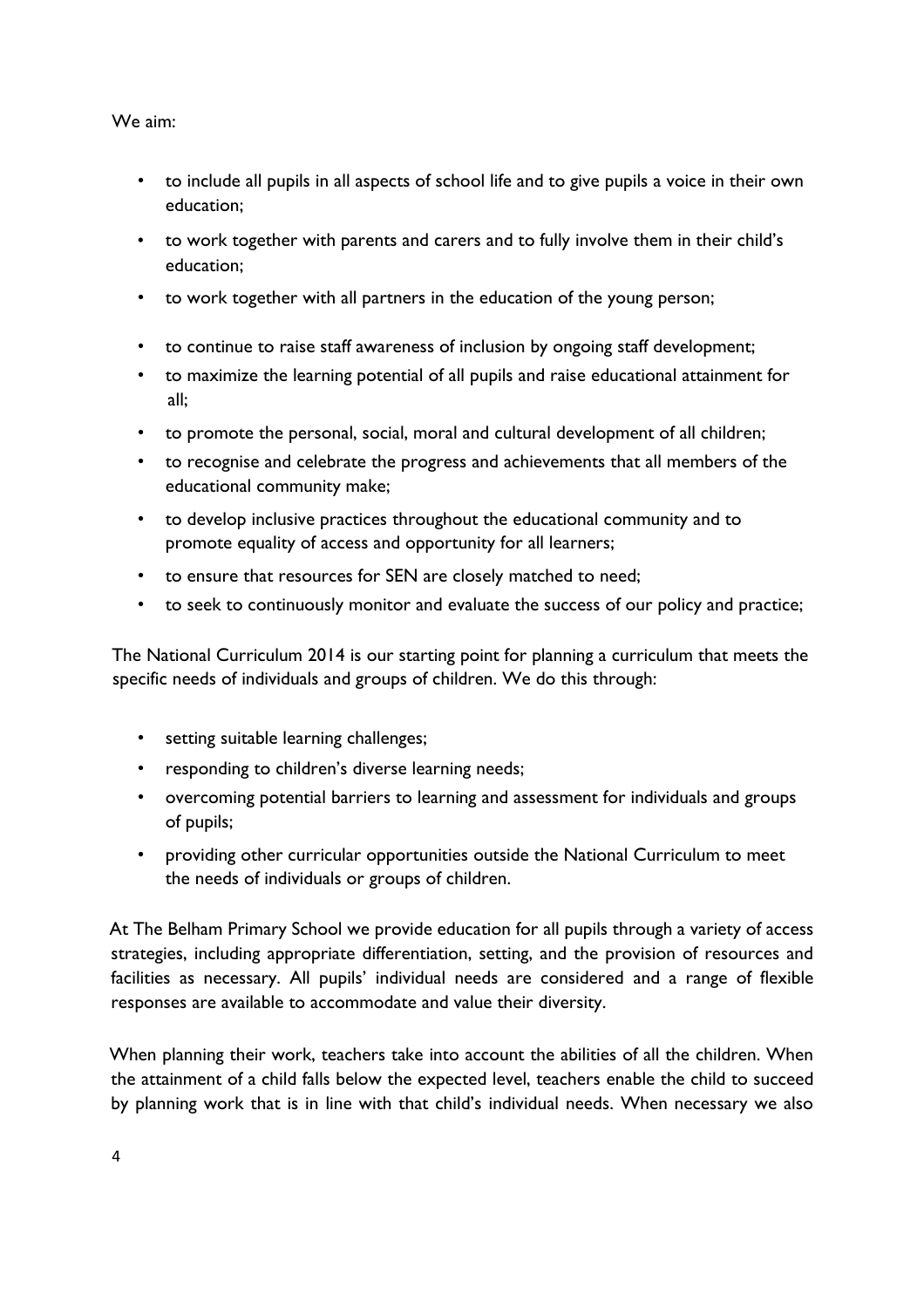support learning through appropriate external specialists. In such cases, staff work closely with these agencies to support the child.

Teachers ensure that children:

- feel secure and know their contributions are valued;
- appreciate and value the differences they see in others;
- take responsibility for their own actions;
- participate safely in clothing that is appropriate to their religious background;
- are taught in groupings that allow them to all experience success;
- use materials that reflect a range of social and cultural backgrounds without stereotyping;
- have a common curriculum experience that allows for a range of different learning styles;
- have challenging targets that enable them to succeed;
- are encouraged to participate fully with appropriate regard to disabilities or medical needs;
- work in partnership with parents and carers.

# **Monitoring, evaluation and review**

In order to determine the effectiveness of this Policy, it is necessary to monitor and evaluate its impact. This will be achieved by the Headteacher and the Inclusion Manager who will monitor and evaluate the effectiveness of the Inclusion Policy by:

- curriculum health checks;
- monitoring and analysing of data to ensure individual pupils are meeting their targets;
- consultations with parents/carers and pupils;
- writing Pupil Profiles including the setting and evaluation of targets;
- monitoring of behavioural, racial, homophobic, biphobic and transphobic and bullying incidents;
- monitoring of absence and lateness data.

# **Working with the local authority**

All local authorities must provide children and young people with special educational needs and/or disabilities, and their parents/carers, with information and advice about these matters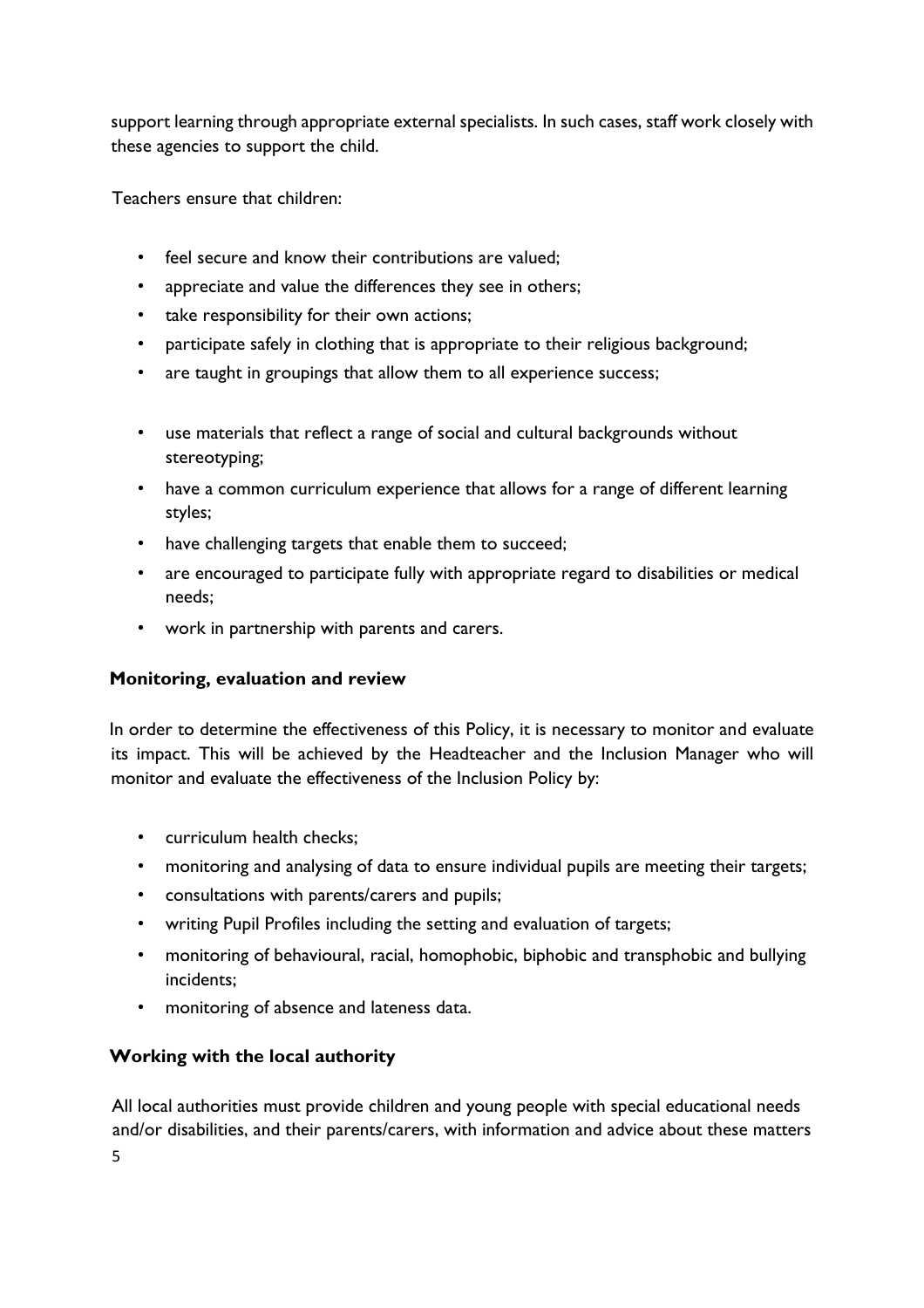and social care. This support should be provided through an information, advice and support service which should be impartial, confidential and accessible. The local authority 'must take steps to make these services known to children, their parents and young people'. Local authorities are to publish a 'Local Offer' [http://localoffer.southwark.gov.uk](http://localoffer.southwark.gov.uk/) showing the support available to all children and young people (aged 0-25) with special educational needs and disabilities in the area. This will mean greater transparency so that children, young people and families will know what help they can get.

Our Inclusion and SEND policy is to work actively to support the improved cooperation between local authorities and health services, to ensure education, health and care services for children and young people with special educational needs and disabilities are jointly planned and commissioned.

The Belham Primary School will publish information about what support we can provide for children and young people (aged 4 -11) with special educational needs and disabilities, otherwise known as the 'School Offer'. Children and young people with an Education, Health and Care Plan have a legal right to express a preference for state academies and free schools, and therefore can express a preference for The Belham Primary School, and it is vital that parents are fully informed of what our 'School Offer' is.

We will comply with our duties under the Equality Act 2010 towards individual disabled children and young people. We will make reasonable adjustments, including the provision of auxiliary aids and services for disabled children, to prevent them being put at a substantial disadvantage. We will comply with our wider duties to prevent discrimination, to promote equality of opportunity and to foster good relations.

*'Teachers are responsible and accountable for the progress and development of the pupils in their class, including where pupils access support from teaching assistants or specialist staff'* SEND Code of Practice [Ch6.36]

The SEND Code of Practice [Ch6.16] also states that 'schools should assess each pupil's current skills and levels of attainment on entry, building on information from previous settings and key stages where appropriate.'

We will publish clearly written information outlining teachers and teaching assistants with specialist training, skills and qualifications to support SEND, and the use of specialist services for Speech and Language, Educational Psychology and CAMHS.

• The school will ensure that teachers deliver a 'graduated approach' using an appropriate and effective system and monitoring programme suited to the individual child's needs and reviewed termly. The 'graduated approach' and 'Quality First'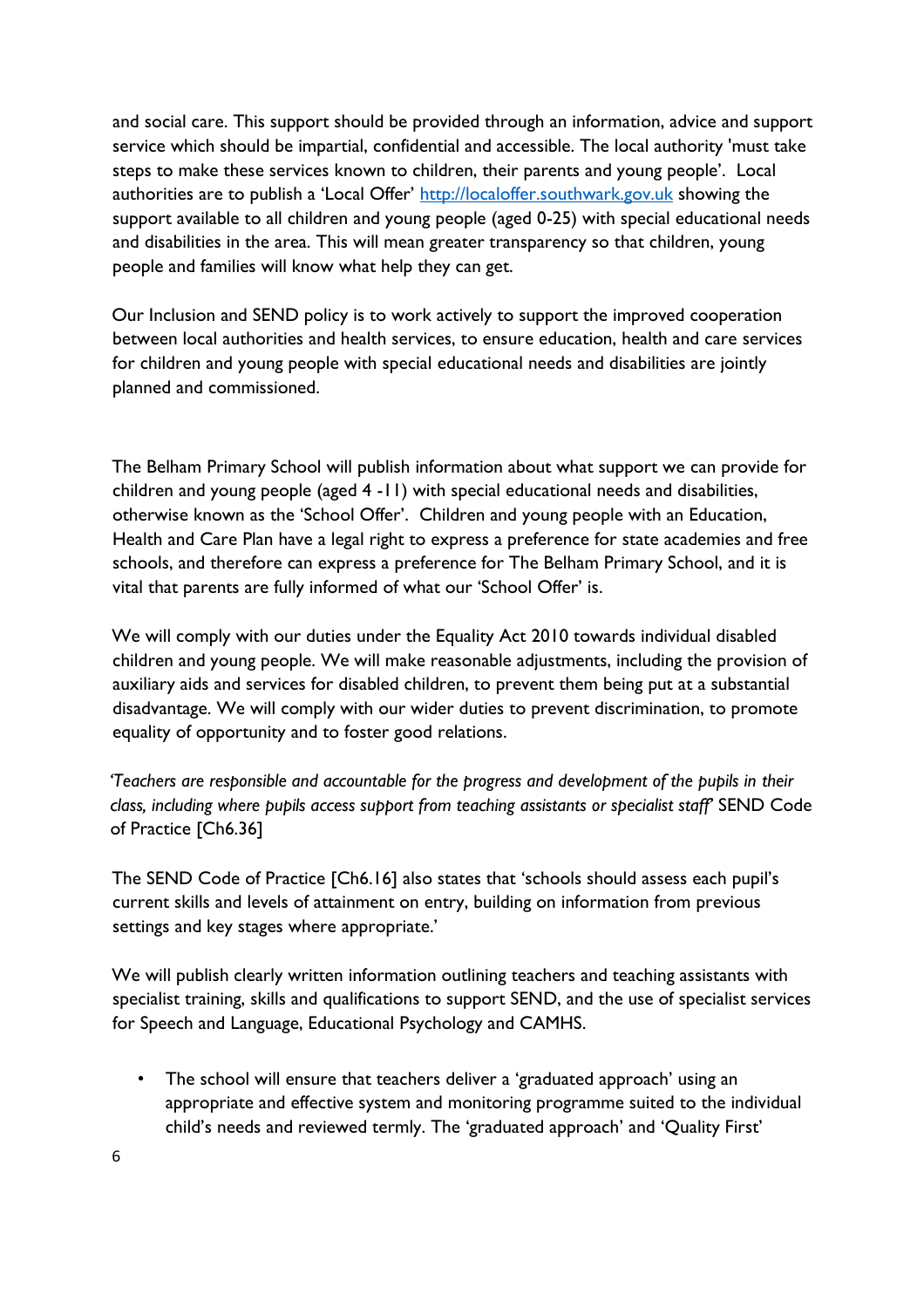teaching will be classed as Universal, Targeted or Specialist depending on the child's need.

- We will consider any evidence that a pupil may have a disability under the Equality Act 2010 and, if so, what reasonable adjustments may need to be made for them.
- We will make use of a range of information and associated training on appropriate interventions for pupils with specific learning difficulties

All professionals at The Belham Primary School, under the leadership of the Inclusion Manager, will listen to parents' concerns about their child's development. They will also listen to and address any concerns raised by children and young people themselves.

*'The support provided to an individual should always be based on a full understanding of their particular strengths and needs and seek to address them all using well-evidenced interventions targeted at their areas of difficulty and where necessary specialist equipment or software'.* The SEND Code of Practice [Ch6.27]

#### **Universal provision**

This is our generalised support and will include:

- 'Quality First' teaching which develops children's speaking and listening skills and phonological awareness;
- teachers who understand the process of learning, and can adapt their teaching according to different children's learning needs;
- support of the whole school ethos which respects individuals' differences and promotes good communication between teachers, parents and pupils;
- access to additional learning programmes and resources to support development of key skills and strategies for independent learning.

Where pupils make less than expected progress given their age and individual circumstances, despite responding with high quality teaching aimed at their areas of weakness, the class teacher, working with the Inclusion Manager, will assess whether the pupil has special educational needs.

# **Targeted support**

Staff will use targeted interventions in small groupings, paired or 1:1 scenarios according to need and available resources.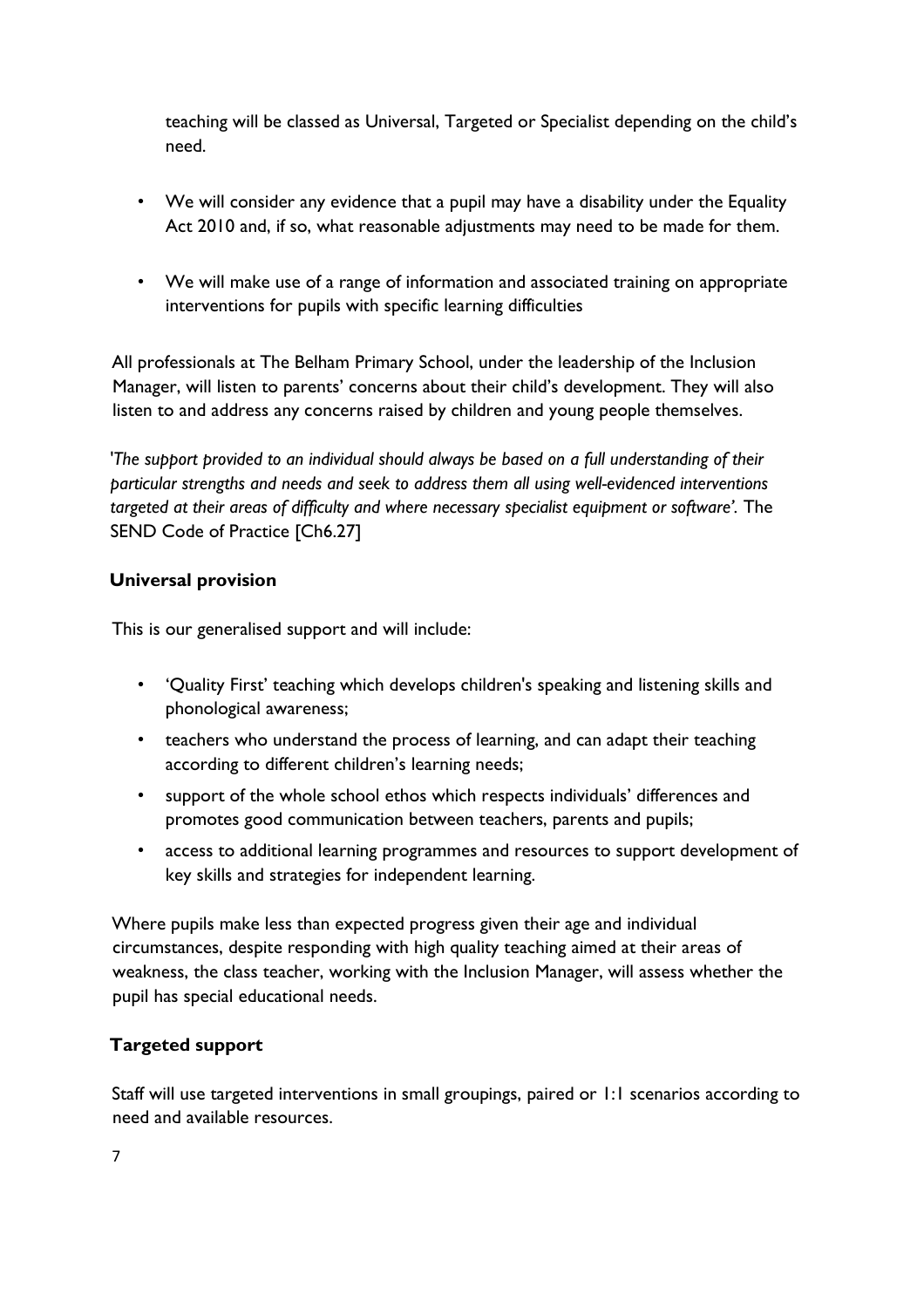#### **Specialist support**

Provision for children with special educational needs will usually be provided through our core budget and notional special educational needs budget. An extra amount of money, in addition to the general core budget, is given to the school to help with special educational needs provision. It is called the 'notional' SEN budget and the Belham Primary School has the freedom to decide how best to spend this money to meet the needs of all our special educational needs children. **The school's delegated SEN funding (i.e. the notional SEN budget referred to above) is £56,195.33 (figure taken from General Annual Grant Statement 2021/22).**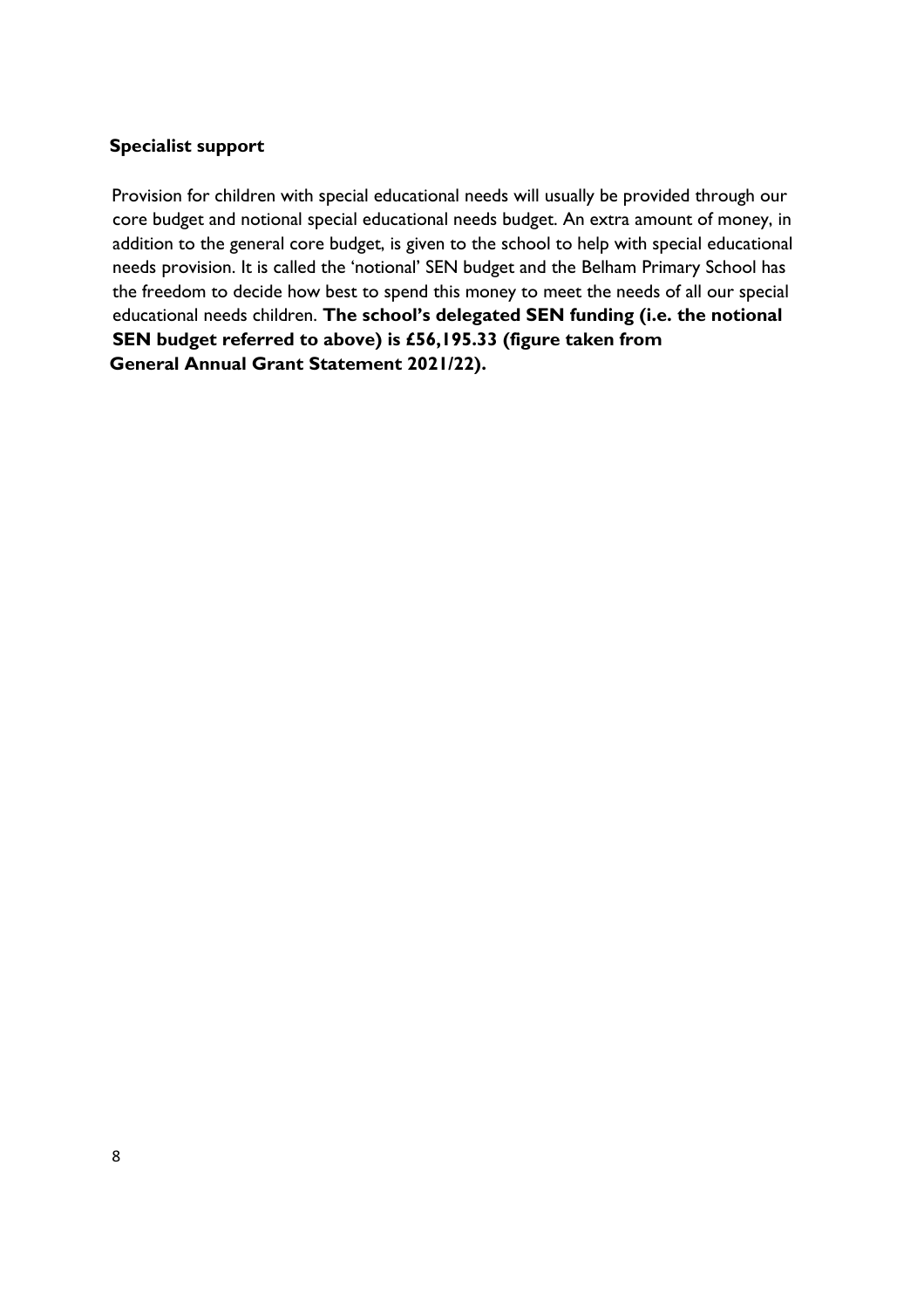# The Belham Primary School

Meeting the Needs of Pupils with Special Educational Needs and Disabilities (SEND)

The School Offer

# **The Belham Primary School Vision**

*'A school at the heart of the community, offering outstanding learning within a glittering curriculum where everyone matters'*

The Belham Primary School is an inclusive school and may offer the following range of provision to support children with communication and interaction, cognition and learning difficulties, social, mental and emotional health problems or sensory or physical needs.

The range of support deployed will be tailored to individual need following thorough assessment by internal and/or external agencies and according to resourcing/funding available to the school. It is designed to promote pupils working towards becoming independent and resilient learners.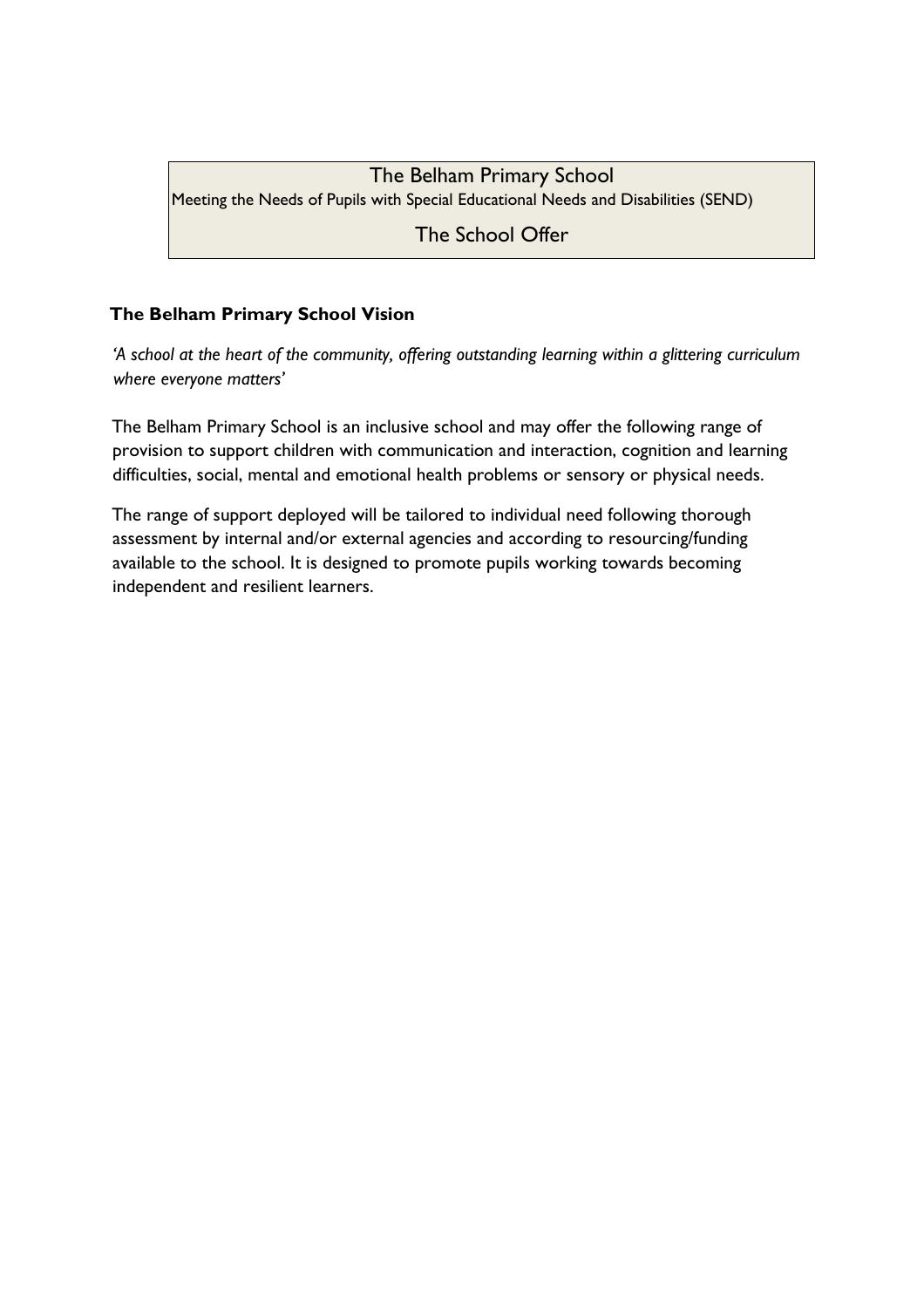# **Information and Guidance**

# **Who should I contact to discuss the concerns or needs of my child?**

| Class teacher                                                                                                      | Is responsible for:<br>adapting and refining the curriculum to respond to strengths<br>and needs of all pupils;<br>monitoring the progress of your child and identifying, planning<br>$\bullet$<br>and delivering additional in class support;<br>contributing to Pupil Profiles to prioritise and focus on the<br>$\bullet$<br>next steps required for your child to improve learning;<br><b>Updating class Provision Maps</b><br>$\bullet$<br>applying the school's Inclusion Policy.<br>If you have concerns about your child you should speak to your<br>child's class teacher first. You may then be directed to the<br>SENCo/Inclusion Manager.                                                                                                                                                                                                                  |
|--------------------------------------------------------------------------------------------------------------------|------------------------------------------------------------------------------------------------------------------------------------------------------------------------------------------------------------------------------------------------------------------------------------------------------------------------------------------------------------------------------------------------------------------------------------------------------------------------------------------------------------------------------------------------------------------------------------------------------------------------------------------------------------------------------------------------------------------------------------------------------------------------------------------------------------------------------------------------------------------------|
| <b>Inclusion Manager</b><br>(Special<br><b>Educational Needs</b><br>Coordinator):<br>Ms Sharon<br><b>Baxendale</b> | Is responsible for:<br>coordinating provision for children with additional needs;<br>$\bullet$<br>developing, implementing and monitoring the school's<br>$\bullet$<br>Inclusion and SEND policies liaising with a range of agencies<br>$\bullet$<br>outside of school who can offer advice and support to help<br>pupils overcome any difficulties;<br>providing specialist advice and facilitating training to ensure<br>$\bullet$<br>that all staff are skilled and confident about meeting a range of<br>needs.<br>Ensuring that parents are:<br>involved in supporting their child's learning and access;<br>kept informed about the range and level of support offered to<br>their child;<br>included in reviewing how their child is doing;<br>$\bullet$<br>consulted about planning successful movement (transition) to<br>$\bullet$<br>a new class or school; |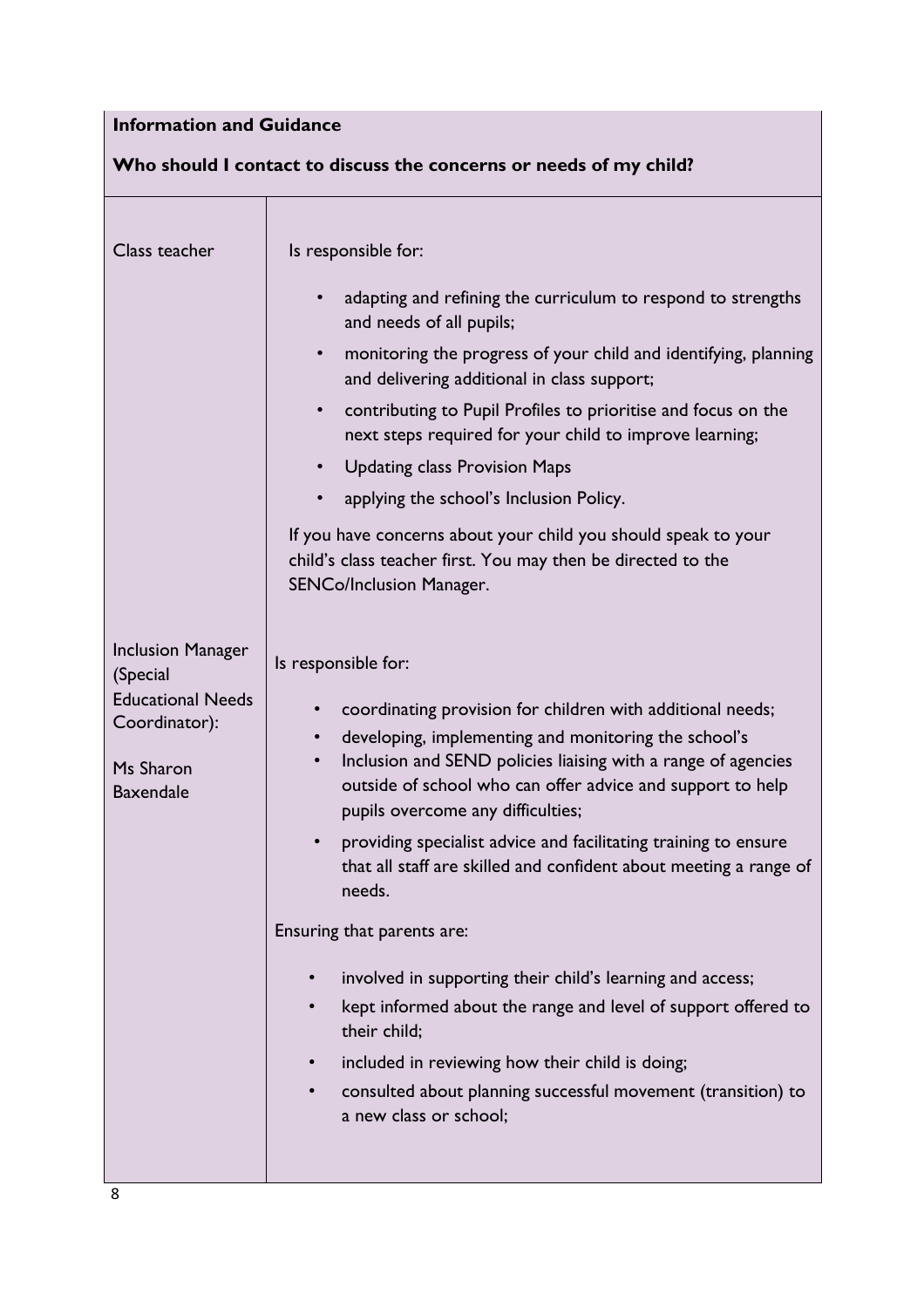| Headteacher:<br>Ms Liz Cohen                                    | Is responsible for:<br>the day-to-day management of all aspects of the school,<br>including the provision made for pupils with additional need. |
|-----------------------------------------------------------------|-------------------------------------------------------------------------------------------------------------------------------------------------|
| <b>SEND Governor:</b><br>Ms Juliane<br><b>Caillouette Noble</b> | Is responsible for:<br>supporting the school in evaluating and developing quality<br>and impact of provision for pupils with additional need    |
|                                                                 | across the school.                                                                                                                              |
|                                                                 |                                                                                                                                                 |

# **Assessment, Planning and Review**

# **How can I find out about how well my child is doing?**

Ongoing monitoring by the class teacher identifies pupils who are not making progress or who have behavioural or other needs which are affecting their ability to engage in learning activities. After discussions with key staff and parents, additional strategies may be put into place and may include; the provision of enhanced resources, targeted small group of individual support to help overcome any difficulties. The views of the pupil about their support will be given consideration at this stage.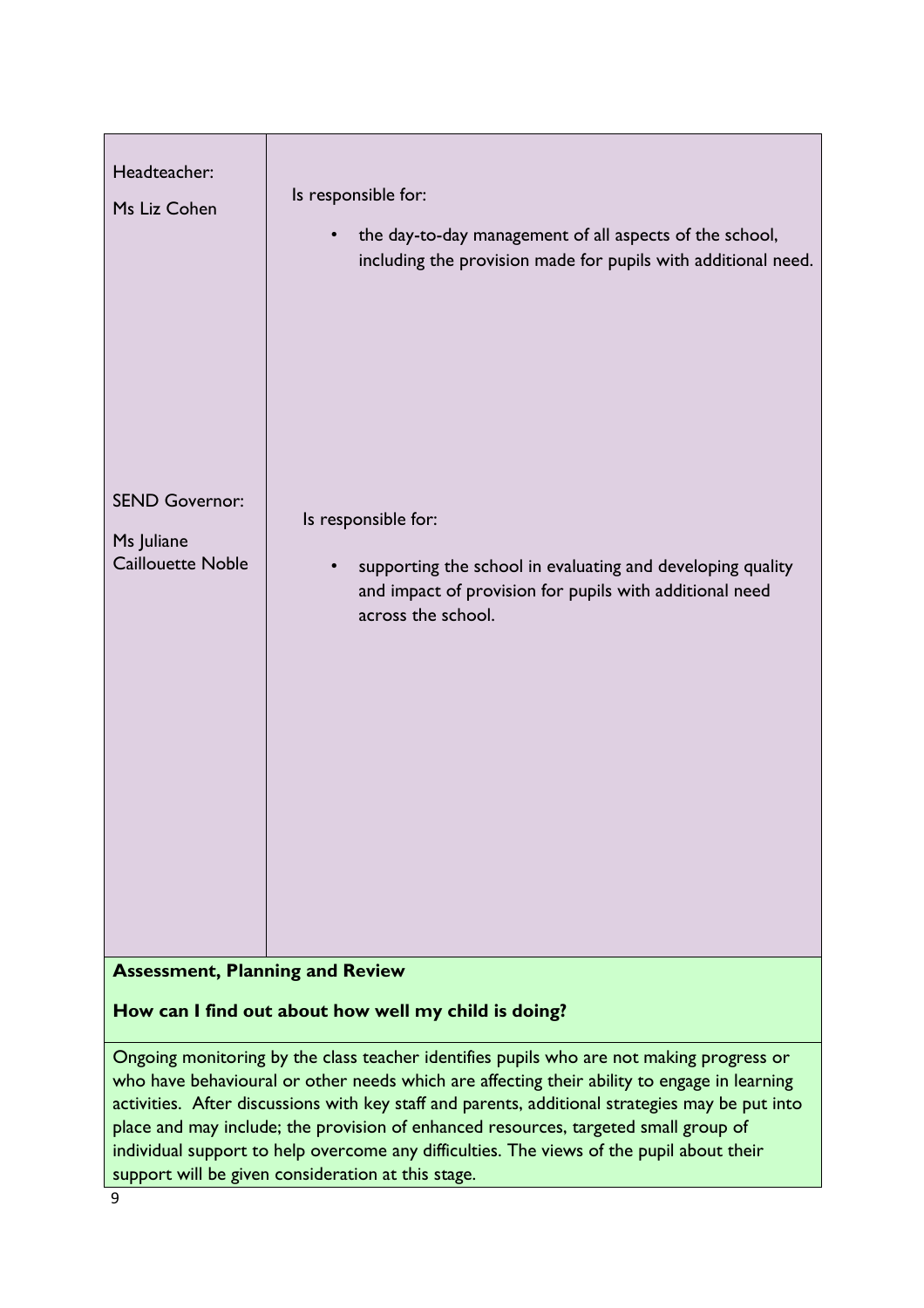This additional support may be documented in a Provision Map, in a Pupil Profile, a Pupil Support Agreement or a Behaviour Support Plan.

In consultation with the Inclusion Manager, class teacher and parents, short term targets are agreed which prioritise key areas of learning or behaviour to address, and by which progress can be measured. Where external agencies are involved, their advice and recommendations are included in these support programmes. Actions agreed take into account each pupil's strengths as well as their difficulties.

In some cases teaching assistant support may be allocated. This support is deployed to ensure your child can engage in lessons and wider school activities and to facilitate independent learning in order to support transition to adulthood.

Regular meetings are held to discuss progress. Some reviews may be more formal where parents, relevant external agencies and, when appropriate, pupils are invited and their contribution valued. The impact of support offered is considered along with the progress towards targets set. Support arrangements will be updated and revised accordingly. If not involved already, this might include referral to external agencies.

If your child is continuing to have significant difficulties, further external expertise may be requested. Further details about this process will be explained in the LA's Local Offer http://localoffer.southwark.gov.uk/.

### **Tests and Examinations: Access Arrangements**

For some pupils additional arrangements and adjustments can be made to enable them to fully access a range of tests. This might include additional time, rest breaks or the use of a scribe or word processor. The Inclusion Manager will inform you about eligibility and applications for these arrangements. Only tests and assessors authorised by the school or local authority can be accepted for access arrangements for public examinations.

#### **Curriculum and Teaching Methods (including groupings and interventions) How will teaching be adapted to meet the needs of my child?**

We plan, deliver and monitor 'Quality First' teachin[g](http://my.optimus-education.com/what-do-we-really-mean-quality-first-teaching) [http://my.optimus-education.com/what](http://my.optimus-education.com/what-do-we-really-mean-quality-first-teaching)[dowe-really-mean-quality-first-teaching](http://my.optimus-education.com/what-do-we-really-mean-quality-first-teaching) . Teachers are skilled at adapting teaching to meet the diverse range of needs in each class. Planning takes into account individual pupil's needs. Differentiation is approached in a range of ways to support access and ensure that all pupils can experience success and challenge in their learning. Grouping arrangements are organised flexibly with opportunities for both ability and mixed settings to maximise learning opportunities for all. This will also include extension activities for the more able children.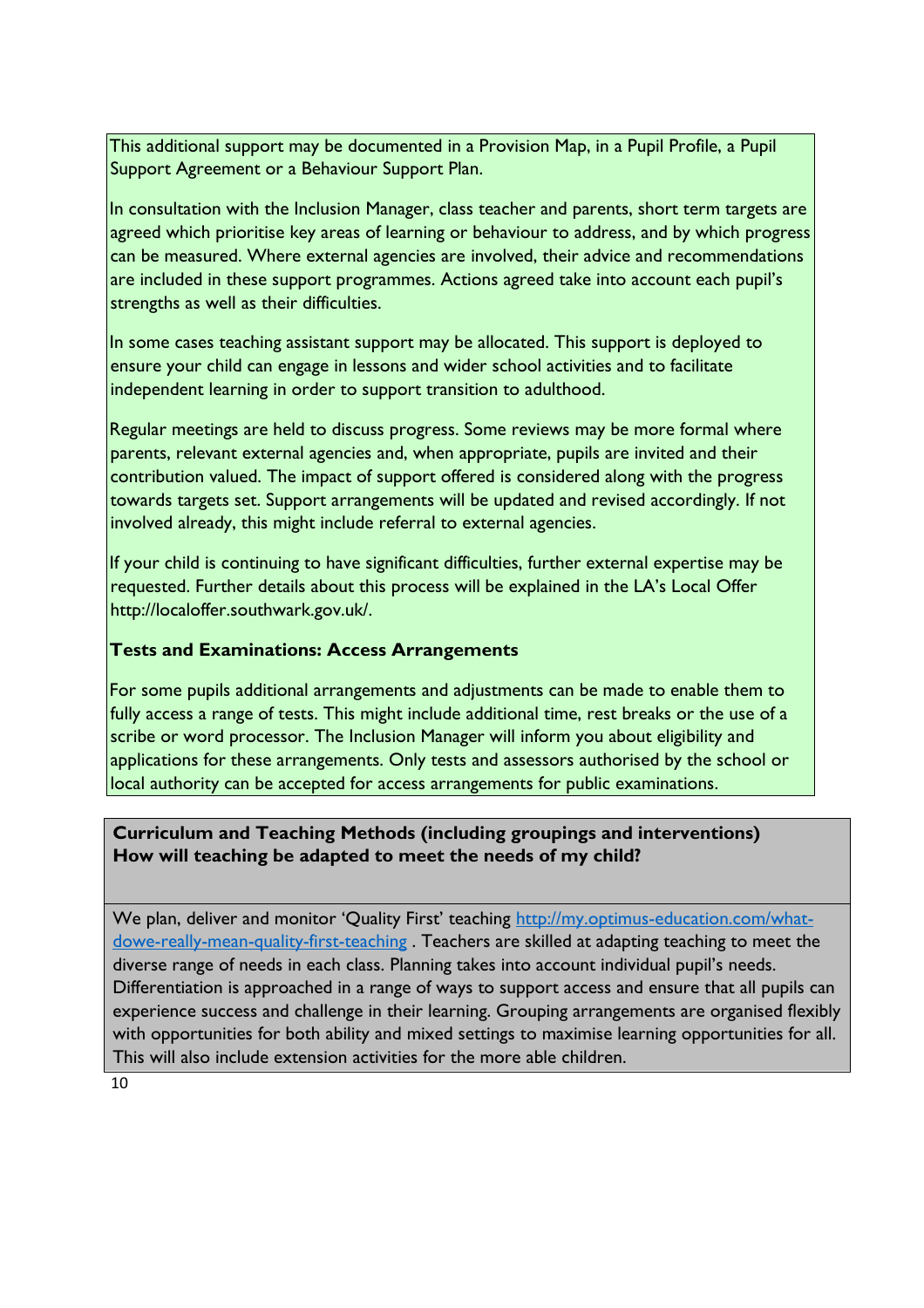Additional adults are used flexibly to help groups and individual pupils with a long term goal of developing independent learning skills. Monitoring takes place to avoid pupils becoming over reliant and dependent on this adult support. For the same reason (and to support children in being able to relate to a range of adults) Teaching Assistants assigned to individual pupils are likely to change year on year. Some interventions may change as needs are identified.

Best practice indicates that teaching assistants should be used to facilitate and support the pupil towards a model of independent learning and should never be used as simply the child's 'extra helper'.

As a school we operate according to best practice allocation of teaching assistants in the classroom. We are fully conversant with the findings of the Deployment and Impact of Support Staff (DISS) project and subsequent work by Peter Blatchford et al. Effective support and provision for a child with special educational needs may take the form of, for example, preprepared differentiated resources, visual prompts to support a child through a task independently, direct support from the class teacher or teaching assistant on a one-to-one basis, or the provision of guidance necessary for a pair or small group of children to collaborate on a task. We constantly make reference to our aim to support children to become independent learners.

#### **Intervention**

*Where pupils are meeting National Curriculum expectations and making good progress, they are likely to receive support via Quality First teaching and in-class differentiation. Priority will be given, according to available resources/budget, and to those pupils who are not on track in terms of National Curriculum attainment or who are not making satisfactory progress.* 

Priority for specialist dyslexia input will be given to those pupils with the lowest standard scores in spelling, processing and working memory tests. For those pupils who are making expected progress and/or who have scores within the average range (SS85 and above), it is highly likely that they will receive support via Quality First teaching and in-class differentiation.

The below is a list of **possible** provision/intervention – to be implemented in accordance with individual need and in consideration of the needs of other learners and of resourcing/budgetary constraints.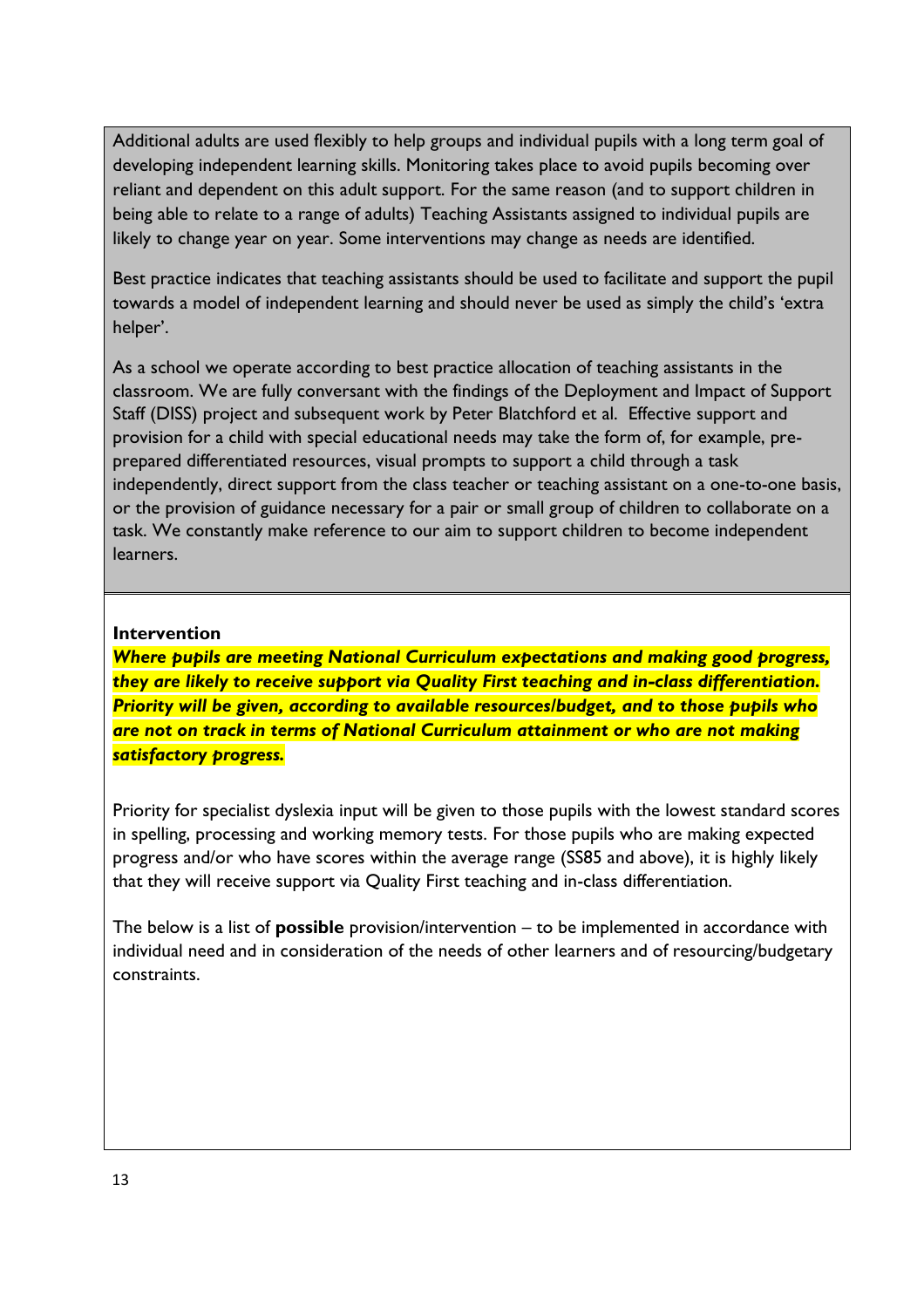#### **Access to learning and the curriculum**

Access to learning support staff:

- In all year groups
- Regular small group intervention programmes
- Learning support groups
- Intensive programmes for key literacy and numeracy skills
- Appropriate training for staff to meet children's needs

Strategies to support speech and language:

- Advice from Speech and Language Therapist disseminated to and followed by teaching staff
	- Social communication intervention groups
- Support staff to attend Speech and Language appointments when possible
- Specific differentiation or modification of resources

Strategies to support and develop literacy, including reading:

- Guided reading programmes in class
- Regular teaching of phonics in class
- Phonic catch-up programmes e.g. Toe by Toe, Alpha to Omega
- Small group intervention programmes
- Access to a specialist dyslexia teacher offering advice to both staff and parents
- Volunteer Parent readers

Strategies to support and develop numeracy:

- Small group intervention programmes
- Use of ICT programmes to reinforce strategies
- Additional Maths teaching in selected years
- Use of iPads to support pupils with memory/retention difficulty

Provision to support access to the curriculum:

- Close monitoring through assessment to identify need
- Differentiated curriculum
- Intervention groups where applicable
- A range of resources
- Social skills groups
- Mentoring/target setting
- Liaison with parents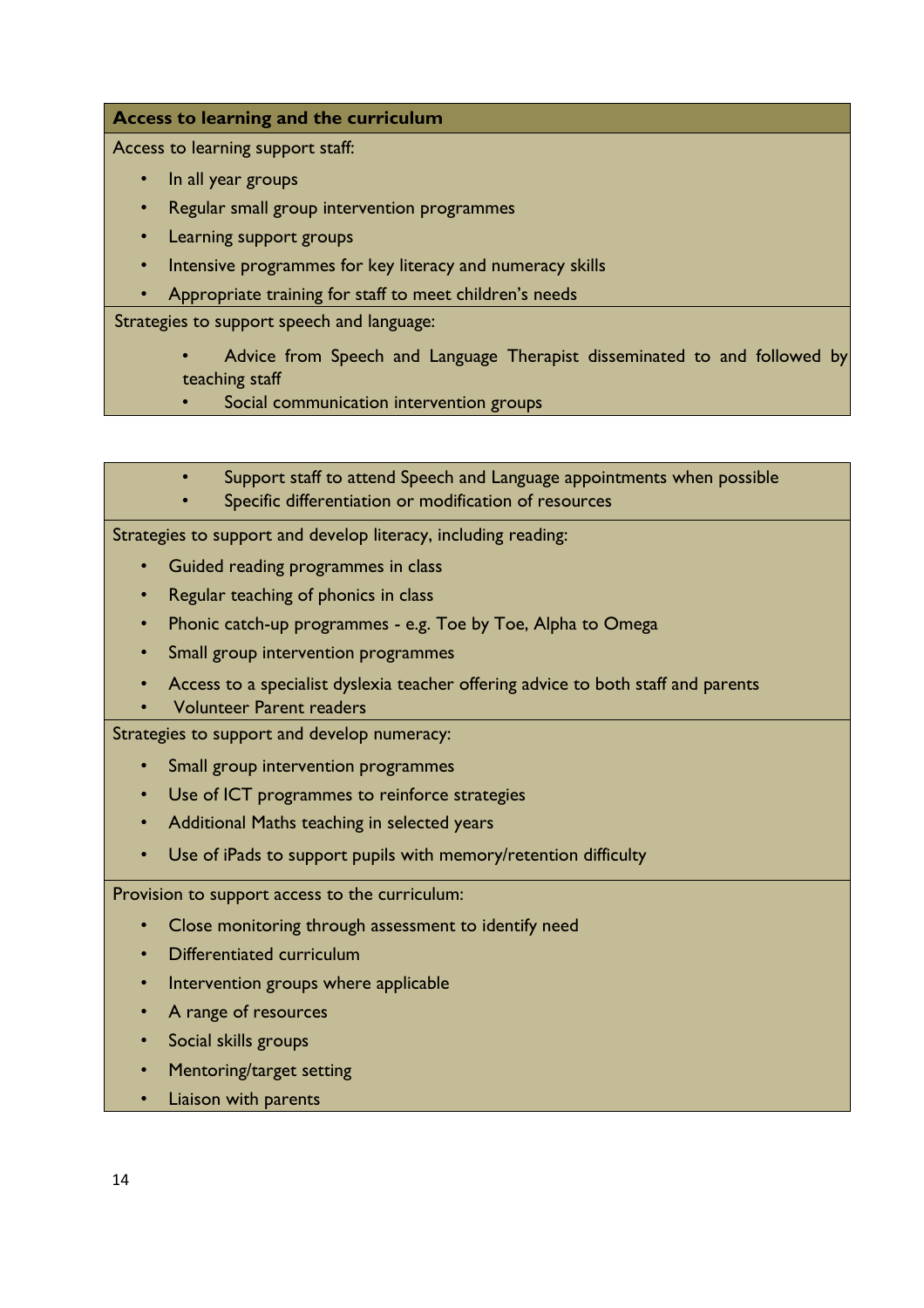Strategies and support to develop independent learning:

- Mentoring by support or teaching staff
- Differentiated activities
- Extension activities for literacy, numeracy and science
- Pupil conferencing
- Visual timetables for individual and class

#### **Pastoral Support**

Strategies to support the development of pupils' social skills and enhance self-esteem:

- Small group programmes including social skills groupings, Lego and games clubs
- Lunchtime clubs
- Mentoring
- Regular celebration of success opportunities
- Talking and Drawing Therapy
- Head First Programme
- Additional staff (learning mentors, play leaders) deployed at lunchtimes to facilitate social interaction

Strategies used to reduce anxiety and promote emotional wellbeing (including communication with parents):

- Transition support events including a tailored programme of induction days and events
- Social skills groups
- Photo stories, especially for transition
- Social stories
- Regular contact and liaison with parents via class assemblies, open classrooms, open evenings, tell us about your child meetings and transition meetings
- Parent Teacher Association (Friends of Belham)

Strategies used to support behaviour:

- School sanctions and reward system as set out in the school's Behaviour Policy
- Pastoral support plans
- Contact books
- Mentoring
- Talking and Drawing Therapy
- Additional staff (learning mentors, play leaders) deployed at lunchtimes to facilitate social interaction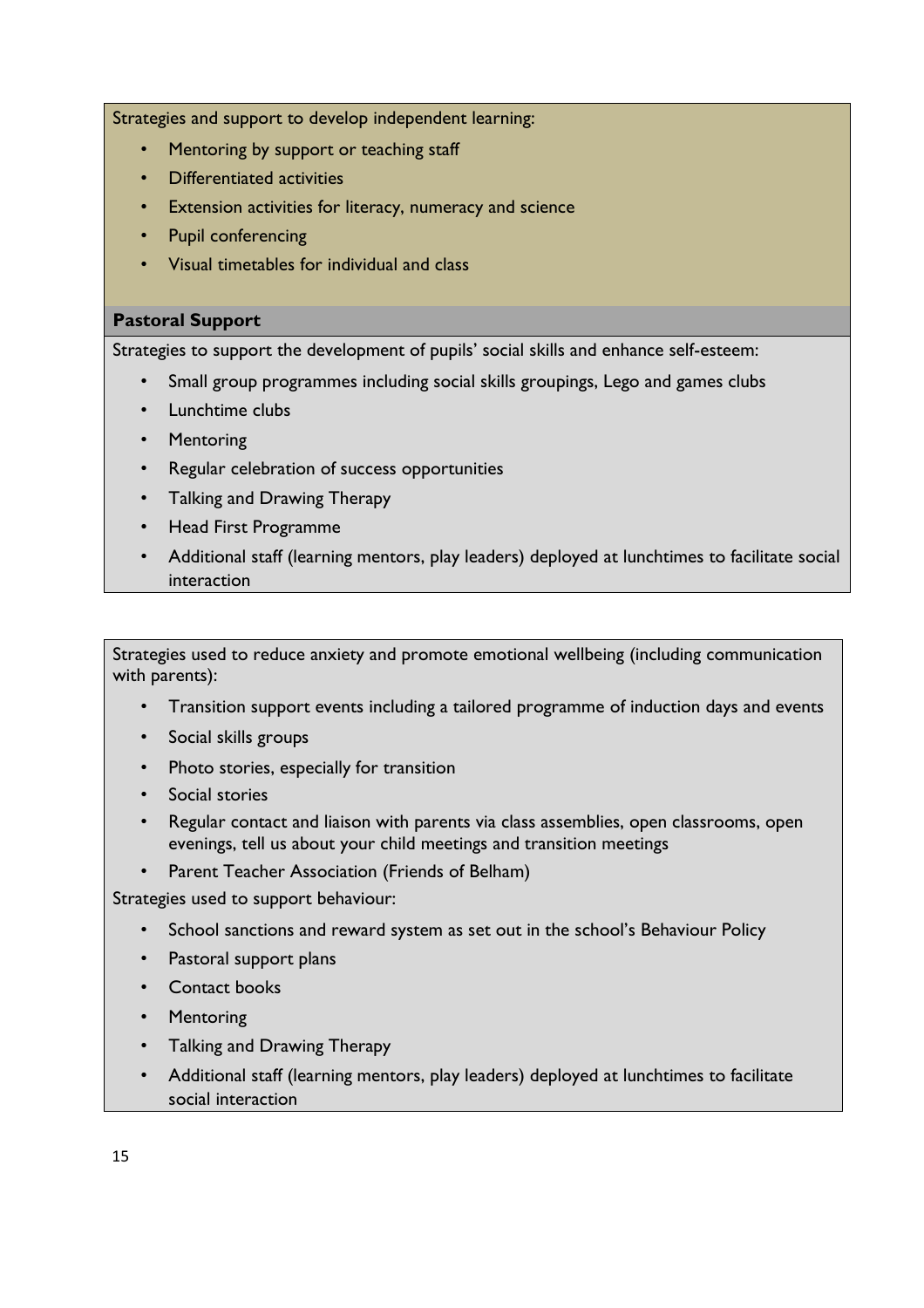Support at unstructured times of the day:

- Lunchtime clubs
- Zoned playground areas to provide staff-led organised games, staff-led social skills group and Lego/games club
- Pupil Play leaders
- Trained staff supervising during breaks and lunchtimes

Planning, assessment, evaluation and next steps:

- Regular reviews with parents
- Pupil progress reviews
- Pupil Profiles for pupils who have specific targets from other agencies
- Differentiated lessons and homework
- Provision Mapping

#### **Accessibility -**

- Advice from professionals disseminated and followed, in accordance with available budget and needs of all pupils
	- Use of recommended, necessary equipment
	- Exam arrangements e.g. modified print, extra time
- Implementation, in conjunction with parents, of OT and physio advised programmes.
	- Access to modified equipment and ICT and digital technology:
	- Specialist equipment as necessary on an individual basis
	- Software to support learning
- Laptop and tablets, provided by the school, as appropriate to age, need and availability

#### **How accessible is our school?**

Classrooms are spread over three floors.

There is one lift which goes to all floors. The lift is suitable for three adults or one adult and one wheelchair user.

There is a disabled access toilet on each floor.

The school environment has been adapted with advice from Southwark's Visual Impairment team.

Note – there is no onsite parking and Controlled Parking Zones are being introduced in the local area.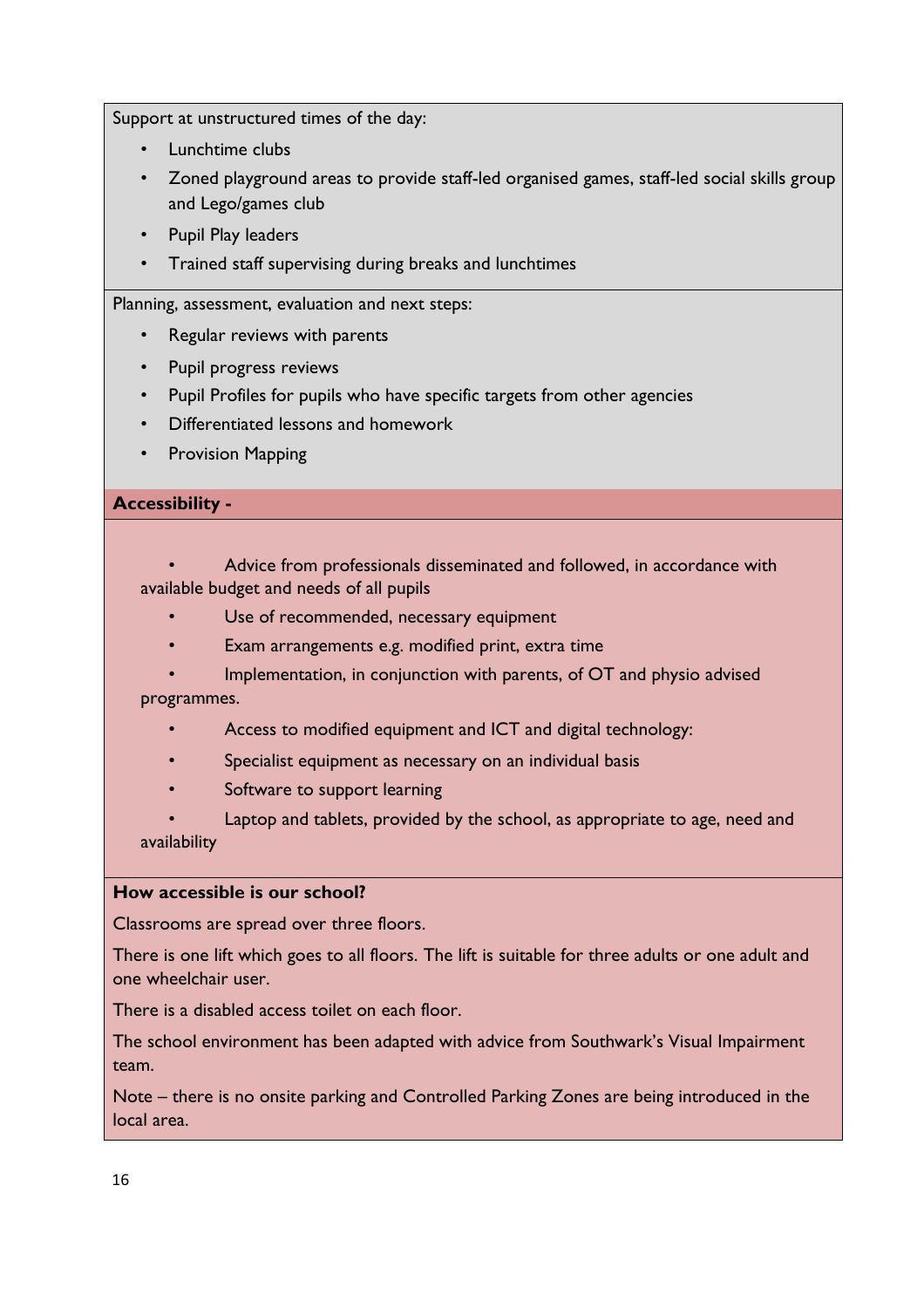#### **Partnerships with External Agencies**

The school works with a number of external agencies to seek advice and support to ensure that the needs of all children are fully understood and met. These include:

- Educational Psychology (Matthew Hart)
- Speech and Language Therapist (Sarah Buckley Therapies)
- Southwark Visual Impairment Team
- Southwark Hearing Impairment Team
- Occupational and Physio therapy
- Community Mental Health Services (CAMHS)
- Educational Welfare

#### **Access to Medical Interventions:**

- Use of individualised care plans
- First aiders
- Referrals to paediatrician
- Referrals to CAMHS
- Access to whole staff training where necessary via school nurse

#### **Communication with Professionals and Parents:**

- Regular meetings as required
- Appointments available with Inclusion Manager
- Referrals to outside agencies as necessary, parents are informed at all times
- Referrals to Speech and Language Service for specific individual needs
- Sensory support, Educational Psychologist, school nurse, all attend school at regular intervals to see specific pupils
- Voluntary agencies

#### Agency Involvement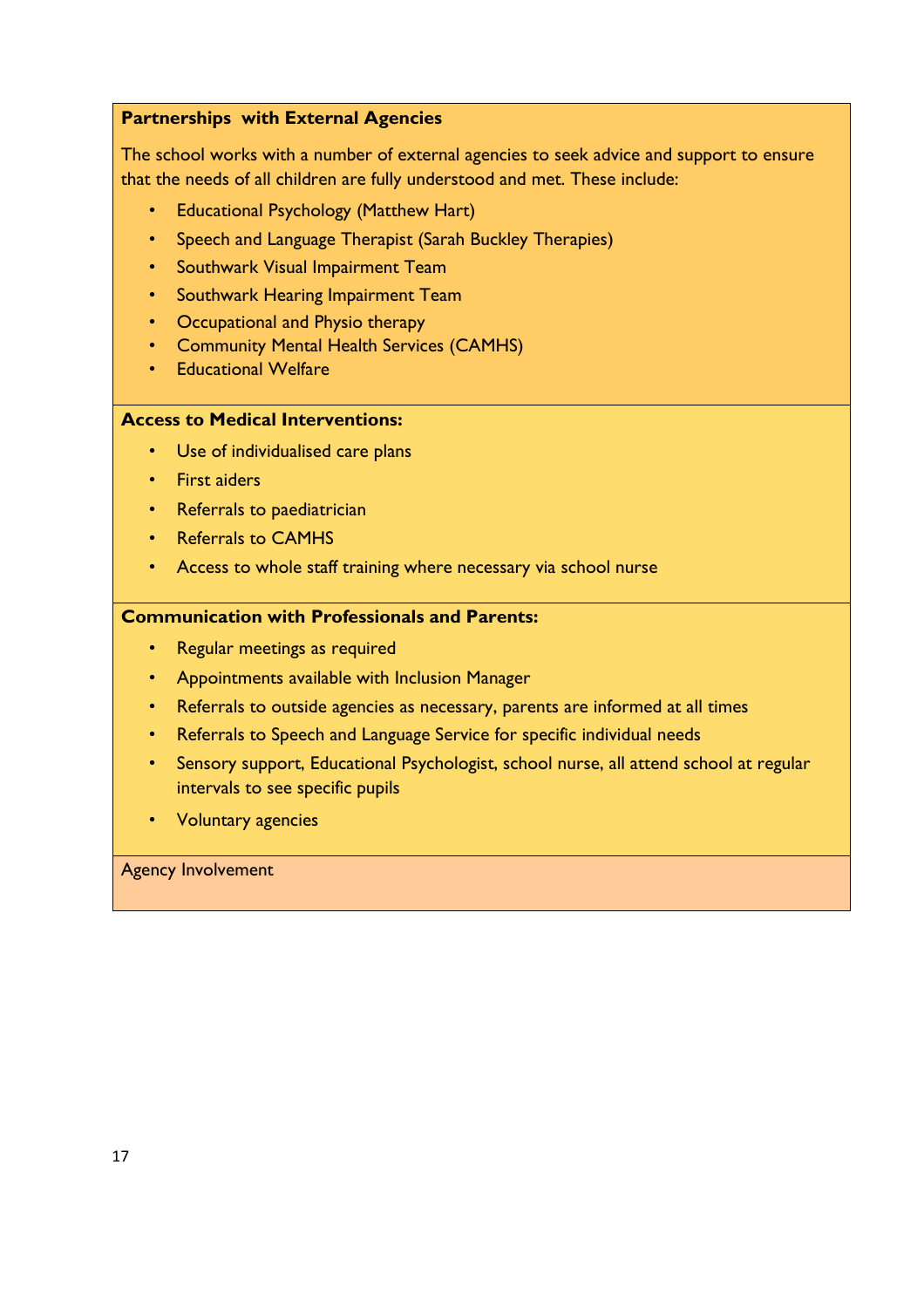Inclusion Support Service

- Educational Psychology
- Social Communication Team (at Sunshine House)
- Speech and Language Therapy
- School Nurse
- Occupational / Physiotherapy
- Paediatric Services
- Southwark Visual Impairment Team
- Southwark Hearing Impairment Team
- Educational Welfare
- Multi Agency Safeguarding Hubs
- Autism Support
- CAMHS (Child and Adolescent Mental Health Service)

| Southwark Information, Advice and<br>$\bullet$<br><b>Support Team (SIAS)</b> | SIAS offer parents support, training and advice on<br>topics including:<br>special educational needs communicating with<br>schools and other agencies transition from<br>nursery to primary school transition from<br>primary to secondary school advice for all<br>parents on applying for a school place age 16<br>plus education and career choices how to<br>request for an education, health and care plan<br>helping parents and young people understand |
|------------------------------------------------------------------------------|----------------------------------------------------------------------------------------------------------------------------------------------------------------------------------------------------------------------------------------------------------------------------------------------------------------------------------------------------------------------------------------------------------------------------------------------------------------|
|                                                                              | tribunals support parents, carers and young<br>people complete an appeals process attend<br>school meetings<br><b>SEND exclusions</b><br>This service is free to all parents, carers and<br>young people who live in Southwark and parents<br>who have children attending schools in<br>Southwark, Tel: 020 7525 3104<br>sias@southwark.gov.uk                                                                                                                 |
| <b>Local Authority SEN</b>                                                   | http://localoffer.southwark.gov.uk/                                                                                                                                                                                                                                                                                                                                                                                                                            |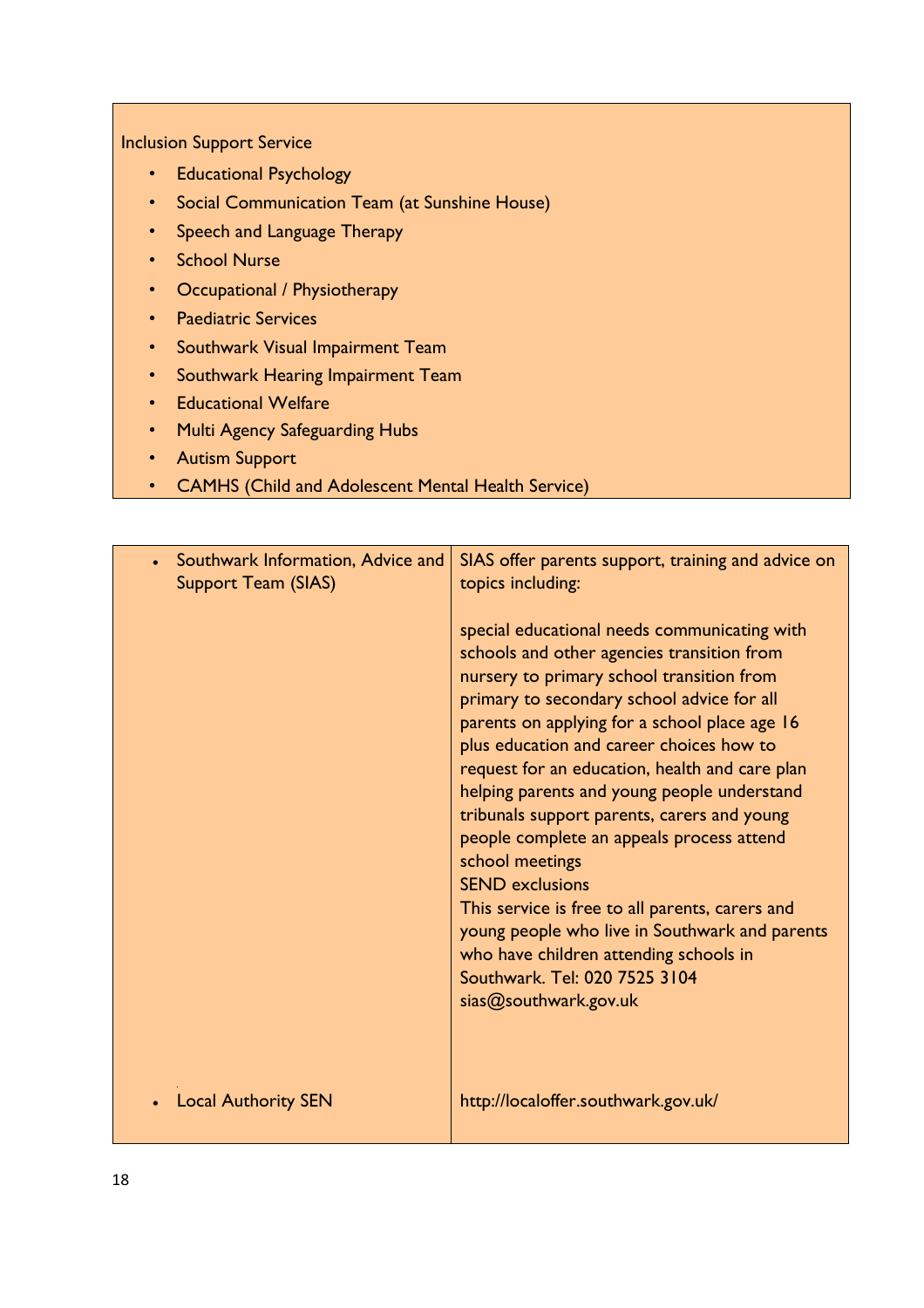# **Transition**

## **How will the school help my child move to a new class or to a different school?**

#### **When moving to another school:**

We will contact the School SENCo and share information about special arrangements and support that has been made to help your child achieve their learning goals. We will ensure that all records are passed on as soon as possible.

#### **When moving classes in school:**

An information sharing meeting will take place between new and old class teachers. Opportunities to visit the new class and social stories about change may be used.

#### **Transition in to Reception**

We aim to visit the main feeder nurseries. We gather information from parents. All known pertinent information is shared with the Reception Team prior to the child starting at The Belham.

Where a child with diagnosed additional needs is transferring to The Belham will visit the child in their current setting and attend a multi-disciplinary meeting (which must include parents), to be organised by the child's current setting, to facilitate transition and ensure the transfer of information,

#### **Year 6-7 transition**

Provision of learning mentor to work with pupils on transition. Facilitation of additional transition visits. Follow-up visits available as necessary, to secondary school in Autumn term of Year 7 for pupils with EHCPs.

In some cases additional multi-agency meetings may be arranged to create a more detailed 'transition' plan which may include extra visits to the new school.

#### **Staffing Expertise**

**How skilled are staff in meeting the needs of my child?**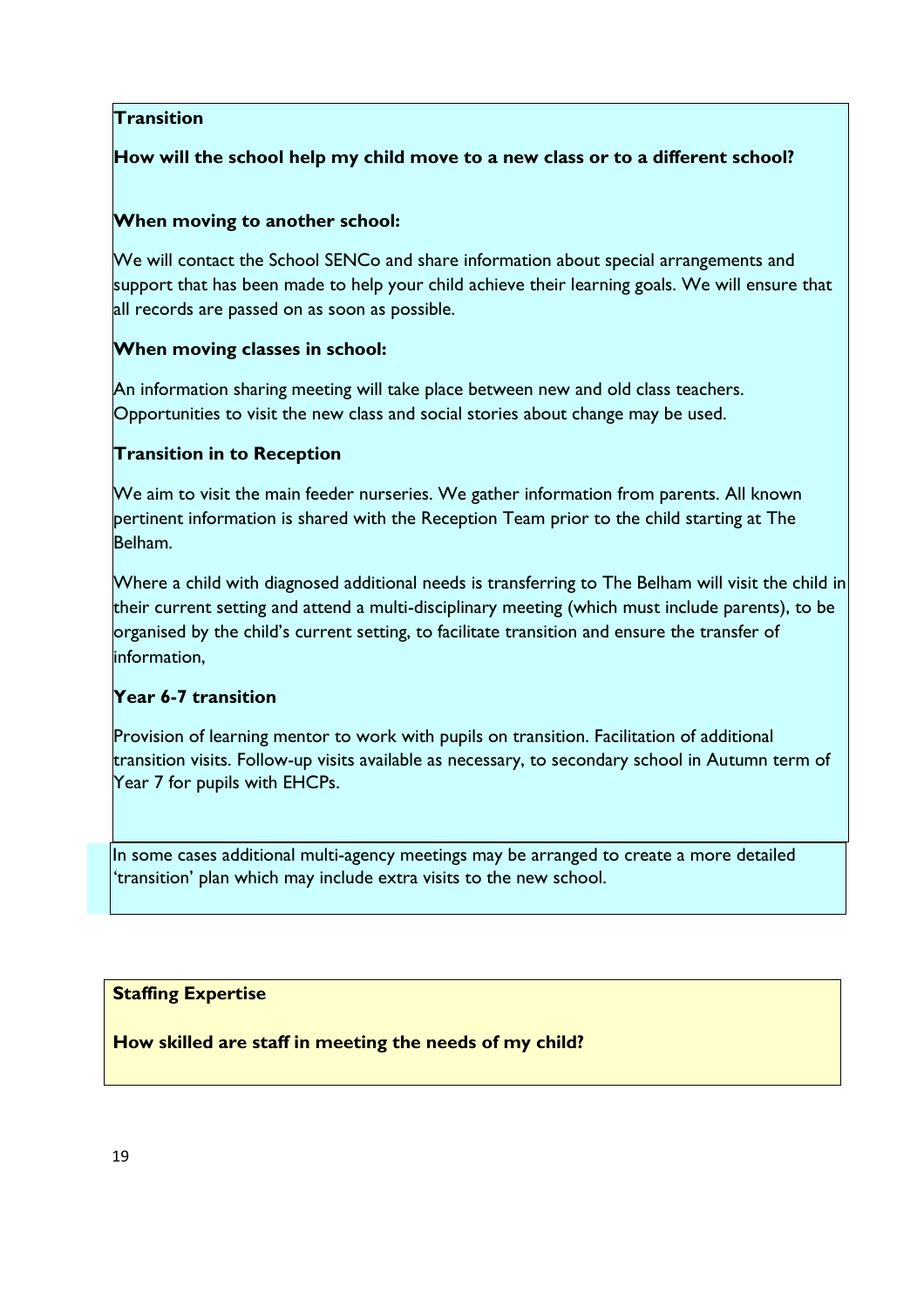An ongoing programme of training is in place to ensure that teachers and support staff have appropriate skills and knowledge in areas that will improve their teaching and support of children with SEN, for example training in dyslexic-friendly classrooms, the use of Social Stories, and Talking and Drawing Therapy.

The school also seeks advice and guidance from local advisers to evaluate and develop provision for pupils who have the most complex needs.

We have staff in school with specialised expertise and qualifications, including specialist dyslexic teacher training, reading therapy, advanced diploma in special educational needs, working with children with language and communication difficulties, play therapy, talking and drawing therapy.

#### **Who do I talk to if I am unhappy with my child's support or progress?**

- Class teacher
- Phase Leader
- Inclusion Manager ring office to make an appointment or email sbaxendale.210@lgflmail.org
- **Headteacher**

# **Further information about support and services for pupils and their families can be found in:**

- The Local Authority Local Offer http://localoffer.southwark.gov.uk/
- Southwark Parent Partnership https://www.southwark.gov.uk/schools-andeducation/information-for-parents/southwark-information-advice-and-support-team-sias
- The DfE Code of Practice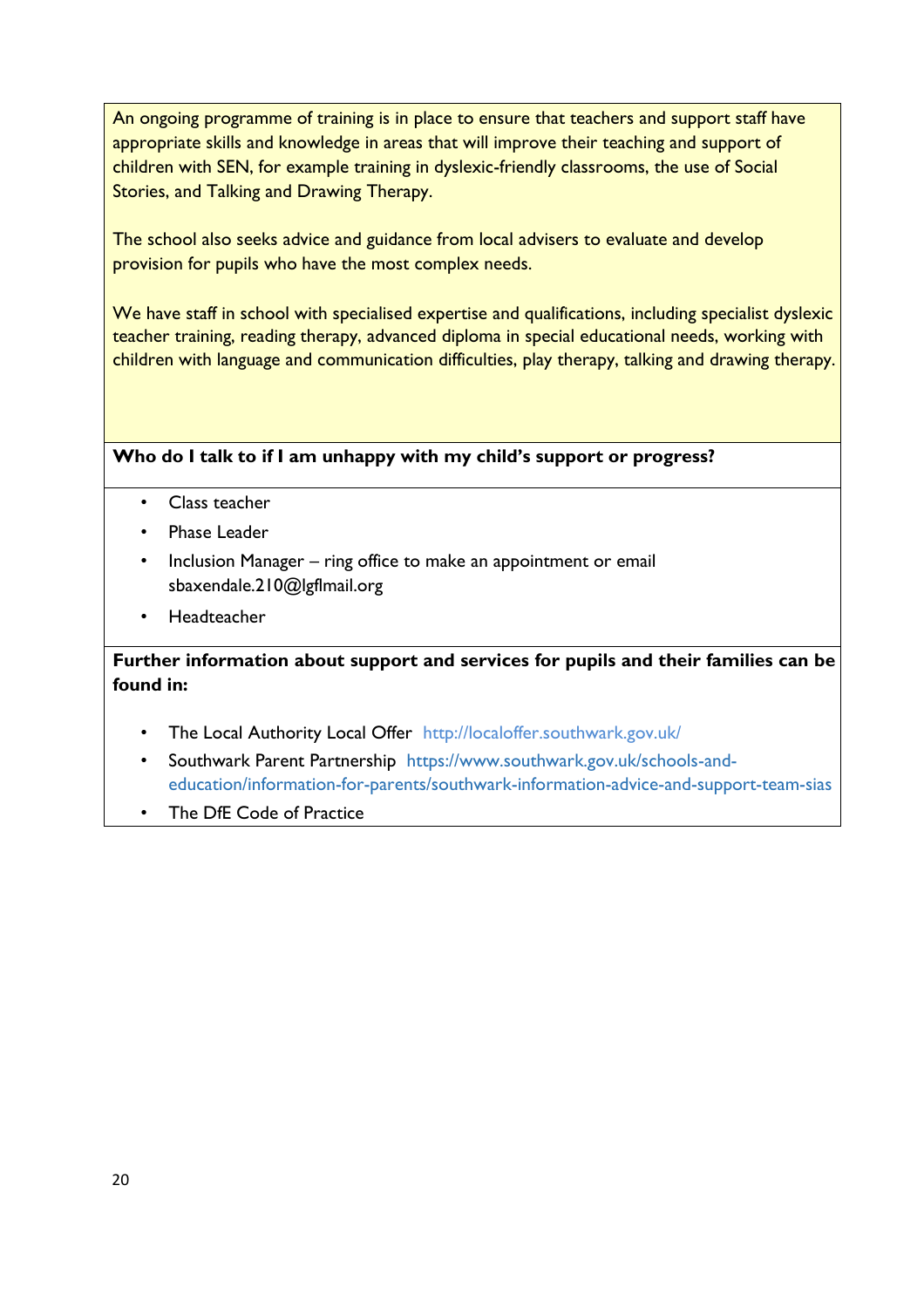# **Specific Learning Difficulty (SpLD) Dyslexia – Assessment and Intervention.**

The School has adopted the **definition of dyslexia** given in:

Identifying and Teaching Children and Young People with Dyslexia and Literacy Difficulties.

An independent report from Sir Jim Rose to the Secretary of State for Children, Schools and Families

June 2009

DCSF 00659 2009

'Dyslexia is a learning difficulty that primarily affects the skills involved in accurate and fluent word reading and spelling. Characteristic features of dyslexia are difficulties in phonological awareness, verbal memory and verbal processing speed.

Dyslexia occurs across the range of intellectual abilities. It is best thought of as a continuum, not a distinct category and there are no clear cut-off points.

Co-occurring difficulties may be seen in aspects of language, motor co-ordination, mental calculation, concentration and personal organisation, but these are not, by themselves, markers of dyslexia.

A good indication of the severity and persistence of dyslexic difficulties can be gained by examining how the individual responds or has responded to well founded intervention'

# **Good Classroom Practice (Guidance from the school educational psychologist)**

Children work to short, chunked tasks

Classroom staff will check in with children that they have understood the task and will provide additional instructions or visual supports as necessary

Children are told that they are going to be asked a question in a minute to prompt their attention and not put them on the spot

Writing tasks are "warmed up" creatively via for eg, drawing, acting, speaking, mind mapping

Children are not expected to copy down chunks of information.

Children are not expected to read out loud

Children may be given additional time to complete tasks

Helpdesk and support information (eg sheets showing letter formations) are available

21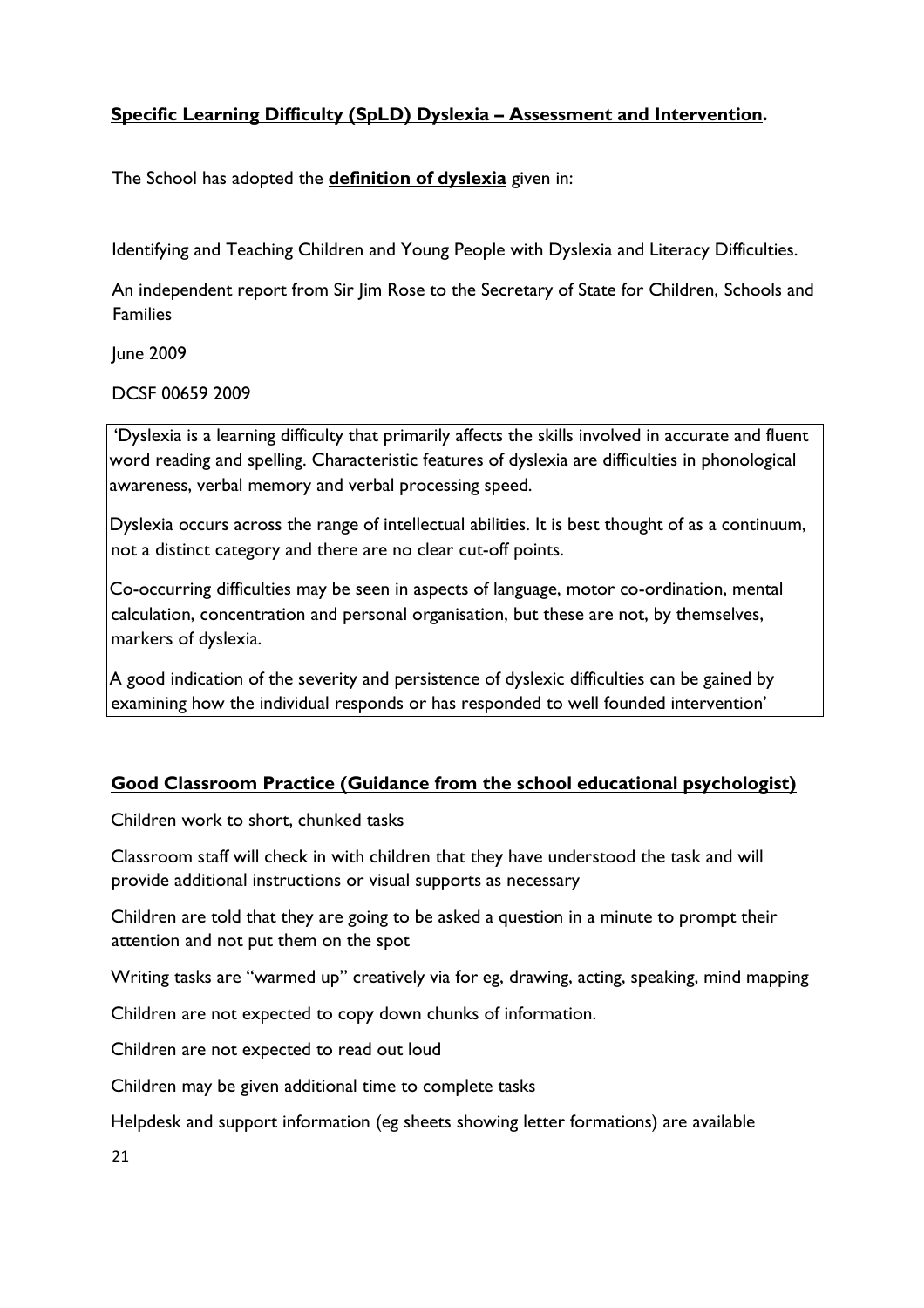Generally children with SPLd are seated at the front of the class

Laptops are made available if necessary for longer pieces of writing.

Children are supported in planning their work and in working systematically through a plan.

Feurestein's Mediated learning Approach is used, encouraging the child to take responsibility for thinking and raising awareness of the strategies they use to problem solve Questions such as; What are you expected to do here? How are you going to do that? Have you got all the information you need? How did you do it last time? What will you do next? How can you check your answer? Is there another way of doing it?

#### **Additional Support and Intervention**

Prior to Year 3, children identified via the school's assessment and monitoring system as not yet meeting National Expectations will receive additional phonic interventions.

#### **Year 3**

Pupils will have their reading age assessed using the Salford Sentence Reading test, the school also carefully considers the pupils prior attainment and any information provided by parents and/or the previous school to determine whether or not some pupils require a more in depth phonological assessment (using CTOPP).

#### Intervention

As a result of the above some pupils will receive targeted 1:1 reading/phonics support. Some of the pupils will be placed on a reading scheme.

Pupils receiving the above intervention will be reassessed using Salford at the end of the year (and possibly again in Year 4) to be able to quantify progress.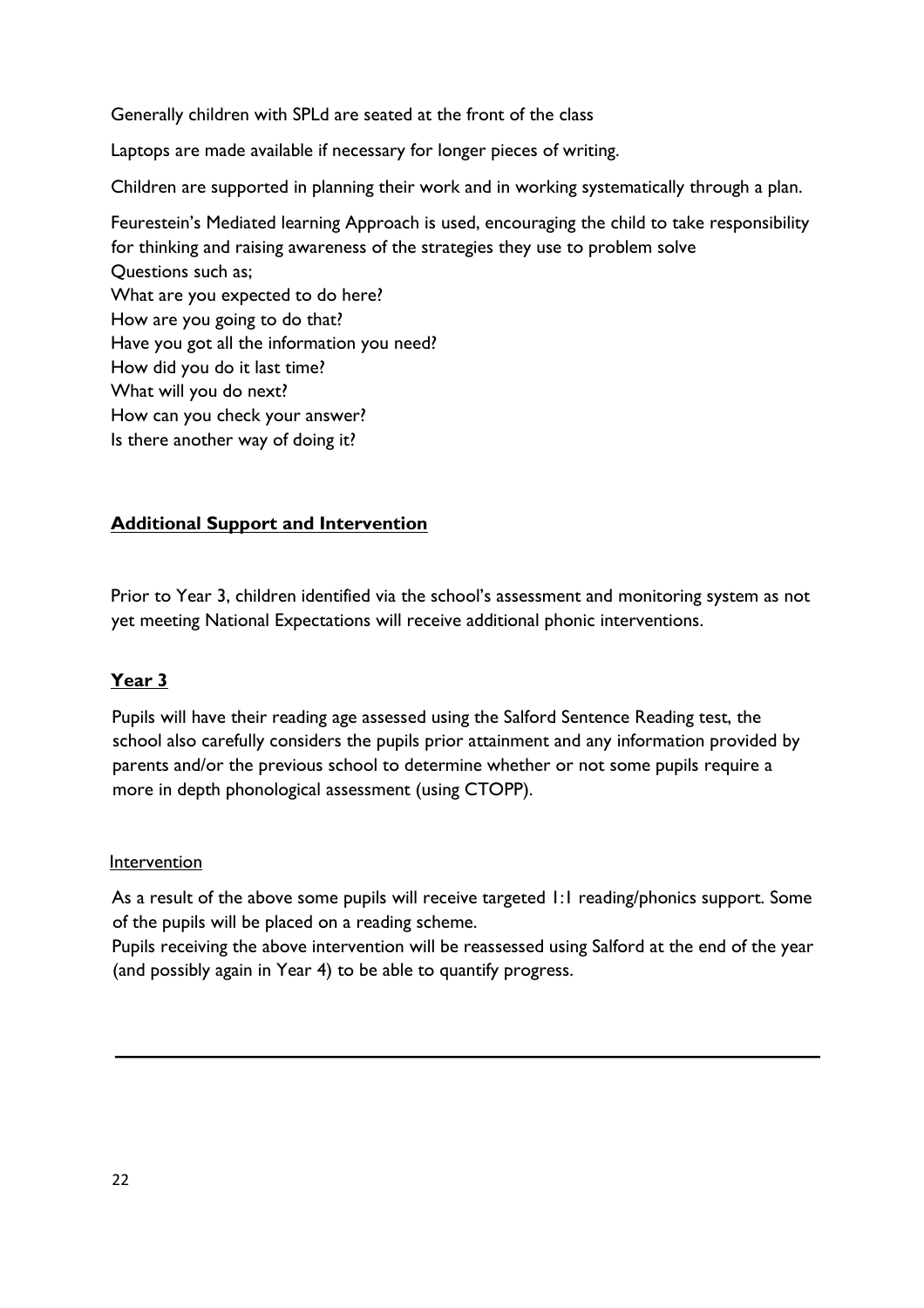# **Beyond Year 3**

#### Screening.

We will screen

- Spelling for all pupils in Year 4
- pupils new to the school
- pupils about whom parents/carers or teaching staff have expressed concerns.

#### Tests administered.

We will use

- The Vernon Graded Word Spelling Test a test of the pupil's ability to spell accurately which provides standardised scores, percentiles and spelling ages enabling the school to assess and compare progress in spelling
- And dependent upon the outcome of the Vernon CTOPP to further explore working memory and processing
- The Weschler Individual Achievement Test (Second Edition).The Digit Memory Test which investigate verbal memory difficulties in children's learning.

#### Possible outcomes and future actions (at any point from Year 3 onwards).

Testing will result in Standardised scores and percentiles.

- 1.) For pupils scoring in the average or above average range (Standard score of 85 or above) who are meeting national expectations (in terms of National Curriculum attainment) there will be no further action. These pupils will continue to have their progress monitored as per the school's usual assessment and monitoring processes.
- 2.) Pupils who score in the below average range (Standard score of below 85) will be referred for further assessment of their reading (comprehension and decoding) using the Diagnostic Reading Assessment (DRA) and their phonological processing ability using the Comprehensive Test of Phonological Processing (CTOPP) which assesses different aspects of processing sounds in spoken language (phonological processing).
- 3.) In some instances where the outcome of the test results is less clear the school may propose another response e.g. to retest later in the year.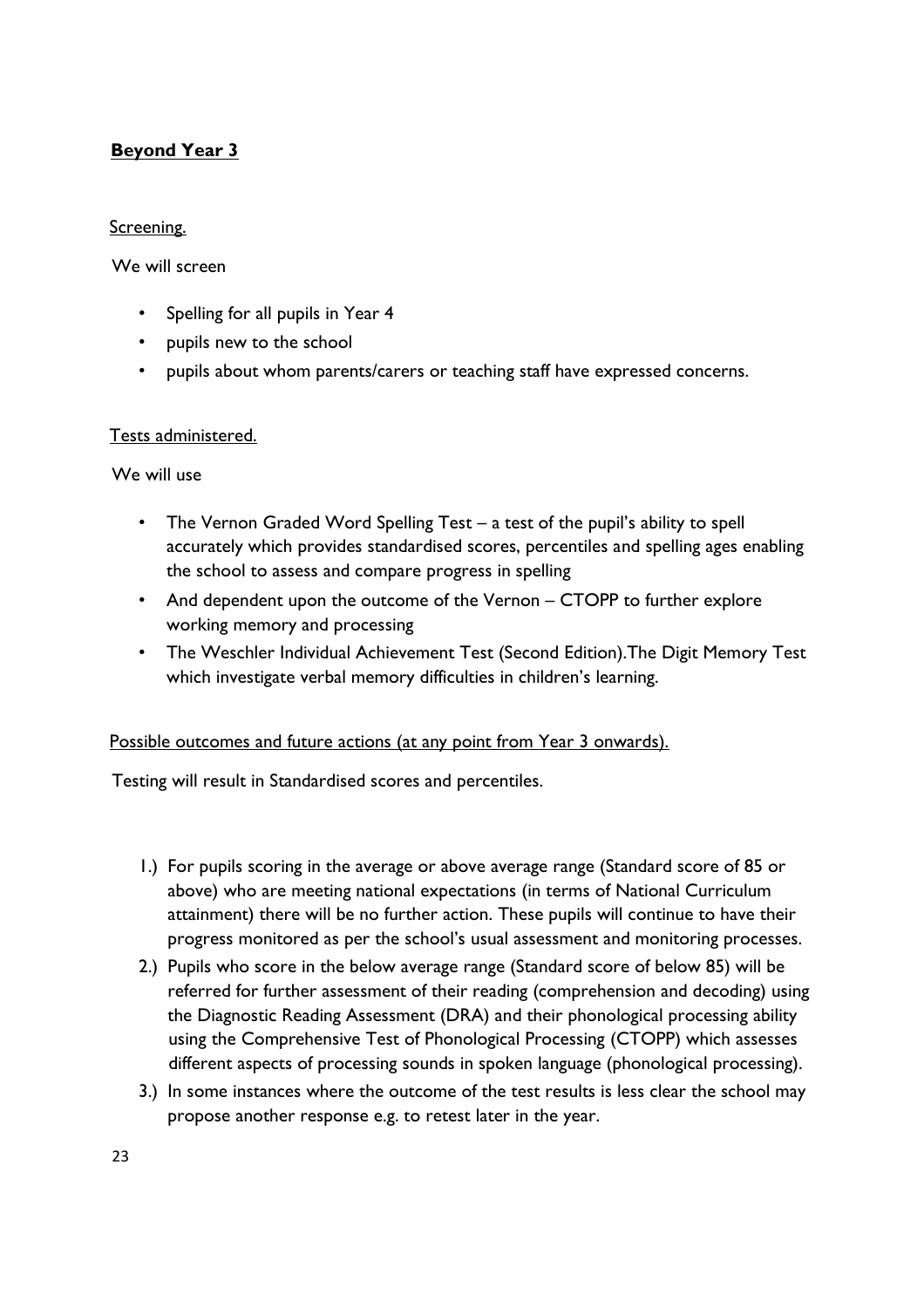4.) In Years 5 or 6 where a history of Specific Learning Difficulty has been indicated the school will ask that the Educational Psychologist to review assessments undertaken in school and provide any necessary further assessment

#### **Intervention Programmes available**

Toe by Toe – Year 3 (can continue into Years 4 and 5 in cases of profound need)

Alpha to Omega – Years 4, 5, 6

Specialist dyslexia input on 1:1 basis, Years 4, 5, 6 – pupils with a number of standard scores belowSS70 and then below SS85

Auditory processing and memory – All years Speed up handwriting programme – All years Self esteem; introduction to own intelligences 1:1 years 4.5 and 6 Reading Comprehension intervention group – Years 4, 5, 6

Planning to write intervention group Years 4, 5, 6

#### **Criteria for intervention and support**

NB resources are finite and need will be determined on a parity basis with priority given to those pupils with standard scores below SS70 (in working memory, processing **and** spelling assessments) and then those pupils with standard scores below SS85 (in working memory, processing and spelling assessments). Where a number of pupils have scores below SS85 priority will be given to those with more scores below SS85.

Scores of below SS85 may result in some pupils receiving 1:1 support via a specialist dyslexia person and others being placed on the Alpha to Omega reading/spelling/memory intervention programme.

**Priority for specialist dyslexia input will be given to those pupils with the lowest standard scores in spelling, processing and working memory tests**.

It is highly **likely** that pupils with **scores in the average range** (SS 85) and above will